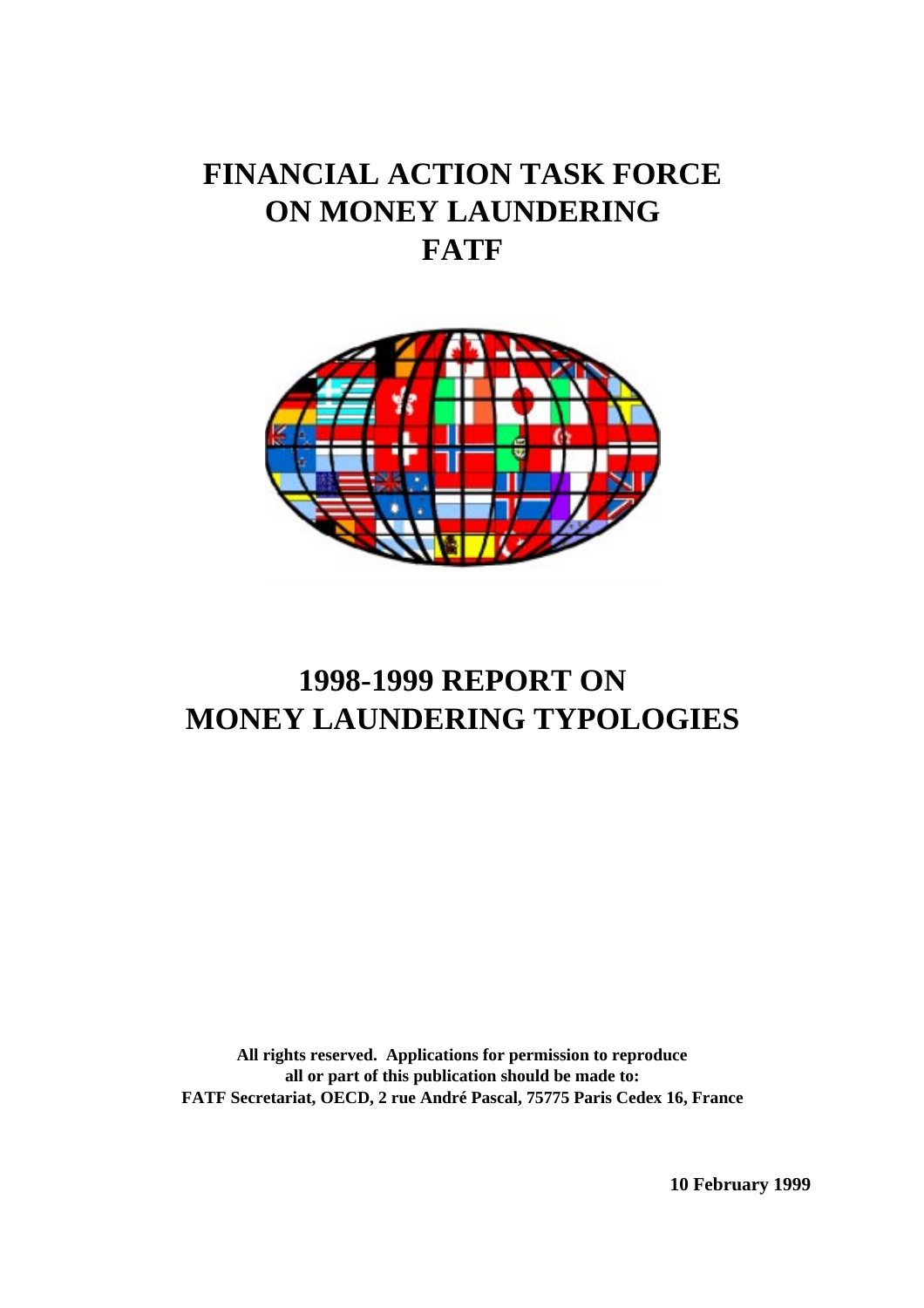## **FINANCIAL ACTION TASK FORCE ON MONEY LAUNDERING 1998-1999 REPORT ON MONEY LAUNDERING TYPOLOGIES**

## **I. INTRODUCTION**

1. The group of experts met on 17-18 November 1998 under the chairmanship of Mr. Simon Goddard, Head of Intelligence, Strategic and Specialist Intelligence Branch, National Criminal Intelligence Service (NCIS). The meeting took place in the conference room of the European Bank for Reconstruction and Development (EBRD) in London. The group comprised representatives of the following FATF members: Australia, Austria, Belgium, Canada, Denmark, European Commission, Finland, France, Germany, Ireland, Italy, Japan, Luxembourg, the Netherlands, Norway, Portugal, Spain, Sweden, Switzerland, Turkey, the United Kingdom, and the United States. Experts from non-member international organisations with observer status, namely the Council of Europe, Interpol, the International Organisation of Securities Commissions (IOSCO), and the World Customs Organisation (WCO), also attended the meeting. The Council of Europe Select Committee of Experts on the Evaluation of Anti-Money Laundering Measures (PC-R-EV) was represented by Slovenia.

2. The purpose of the 1998-1999 typologies exercise was, as in previous years, to provide a forum for law enforcement and regulatory experts to discuss recent trends in the laundering of criminal proceeds, emerging threats, and effective countermeasures. While discussions of this exercise generally focus on money laundering developments within FATF member nations, the experts also attempt to examine available information on current money laundering patterns in nonmember countries and other regions of the world. Prior to the meeting, delegations were invited to provide written submissions to serve as the starting point for discussions. In a departure from the format of earlier typologies exercises, this year's meeting was led off with in-depth presentations on a series of major money laundering issues that had been agreed upon during the FATF plenary meeting in September 1998.

3. The present report, therefore, focuses first of all on these major issues: the euro currency unit and large denomination banknotes, problems associated with offshore financial centres of noncooperative countries or jurisdictions, challenges posed by new payment technologies, and the potential use of the gold market in money laundering operations. The report then continues with an examination of other money laundering trends in FATF countries followed by the overview of trends in non-member jurisdictions.

## **II. MAJOR MONEY LAUNDERING ISSUES**

## (i) The single European currency and large denomination banknotes

4. The euro currency unit became the single currency of eleven European Union member states<sup>1</sup> on 1 January 1999. At that time, existing national currencies of the participating members became simply an expression of the euro. During the 'transitional' period that started on 1 January, the euro will not be issued in physical form; the participating members will continue to use their existing coins and notes. On 1 January 2002, euro coins and banknotes will be introduced, and, the existing national currencies of the participating members will then be withdrawn as legal currency by 30 June 2002 at the latest. The exact time for this final 'changeover' period (to occur between 1 January and

 $\frac{1}{1}$ <sup>1</sup> The eleven EU members involved in the introduction of the new currency include: Austria, Belgium, Finland, France, Germany, Ireland, Italy, Luxembourg, Netherlands, Portugal, and Spain.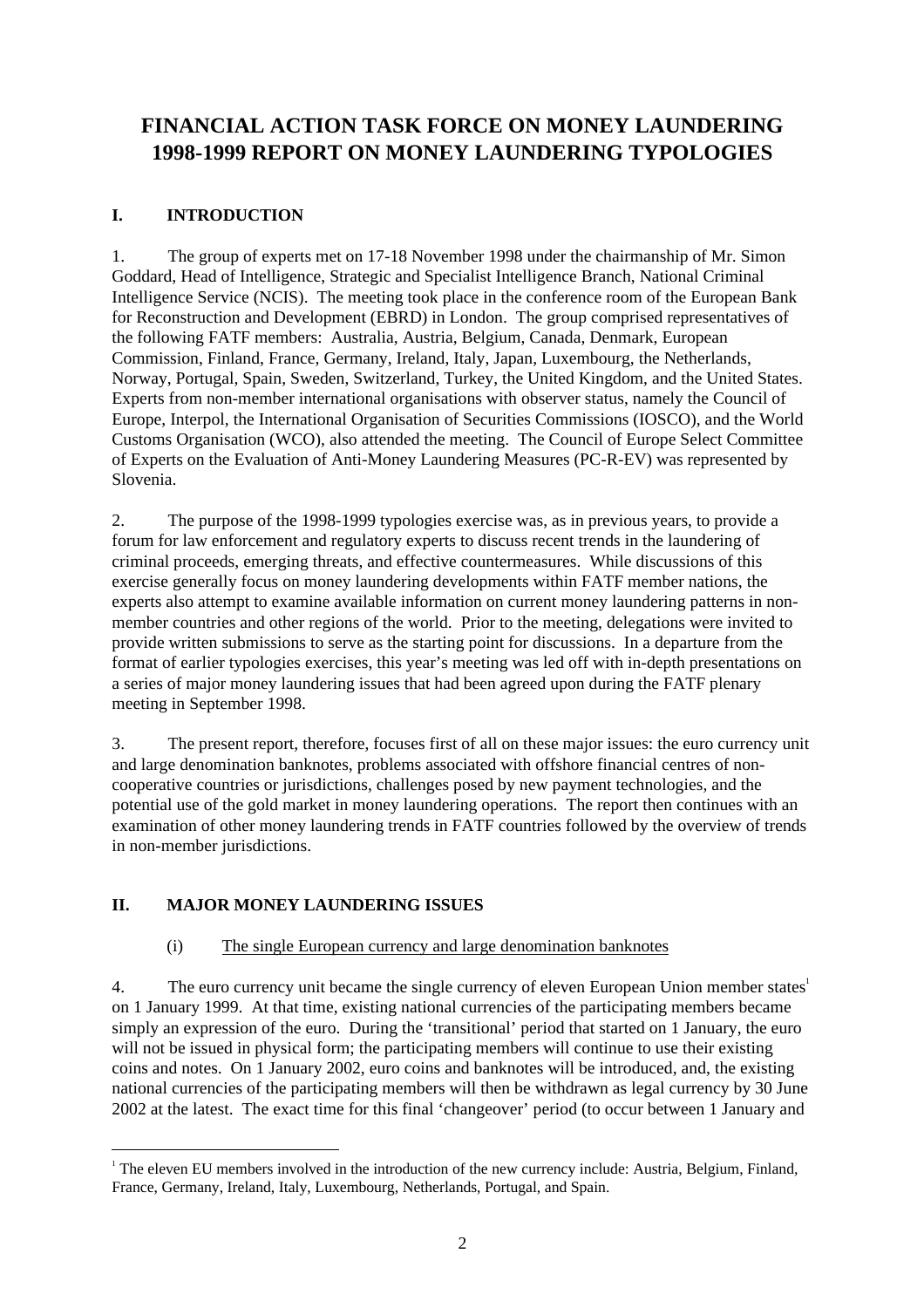30 June 2002) will vary according to the implementing legislation of the individual participating member states.

## *a. Impact on Money Laundering*

5. The primary period of potential risk is the six-month window during which the national currencies in paper and coin form will be exchanged for the euro. Some experts expressed the fear that money launderers might use this window to try to introduce illegally derived funds by hiding them among the expected higher volume of operations involving 'exchanges' of national currency for the euro. Other experts believed that there might be a rise in laundering in the time before the changeover — by using traditional methods, by exchanging these funds for currency from outside the euro zone, or by increased use of professional services providers — all to avoid detection during the actual changeover period.

6. With the elimination of 11 national currencies, it was agreed that the role of bureaux de change in the countries of the euro zone would diminish with regard to money laundering and its detection. Nevertheless, there could be an increase in exchange activities in those European countries outside the euro zone, especially involving traditional currencies such as US dollars, UK pounds, and Swiss francs. Moreover, once money has been converted to euros, the movement of these funds over national borders within the countries of the euro zone will cause less notice. One northern European country stated in its written submission that it might see an overall increase in the volume of cash in circulation prior to 1 January 2002 (with, for example, a possible influx of non-EU money — specifically Russian held US dollars — exchanged for euros).

7. The experts believed that there was little likelihood that international money launderers would convert national currencies to the currencies of non-participating countries (Danish or Swedish kroner, Greek drachma). The only exception, as mentioned above, is the UK pound, which will likely continue to be important in laundering related to certain types of narcotics activity. As for FATF countries in other areas of the world, the experts were of the opinion that the changeover to the euro would have little affect on laundering in North America, Asia or Australia, where the US dollar will probably continue to be the primary currency used in such activity. They recognised, however, that the euro used in wire or electronic transactions may turn up in money laundering operations anywhere in the world after 1 January 1999.

## *b. Impact on Anti-Money Laundering Measures*

8. Almost all of the FATF member countries who are taking part in the changeover to the euro have started to pay attention to the specific money laundering concerns surrounding the introduction of the euro. The Netherlands, for example, has had a working group since 1996 to examine the problem and provide recommendations on necessary countermeasures. In Germany, the Federal Criminal Police produced a study in early 1998, which addresses the issue of the euro introduction as related to potential criminal activity. Italy has also set up a euro implementation co-ordinating committee of relevant ministries and authorities that will issue detailed implementation rules that take in to account the money laundering risks.

9. Many delegations felt that current anti-money laundering (preventive) systems should be adequate for detecting potential money laundering in this area. Since the changeover to the euro in banknote and coin form will require that national currency be physically presented at a financial institution, there was also felt to be a greater risk of detection for the launderer involved in such cash transactions. It was stressed that all member countries should continue to promote vigilance at financial institutions with regard to suspicious transaction reporting both prior to and during the changeover period.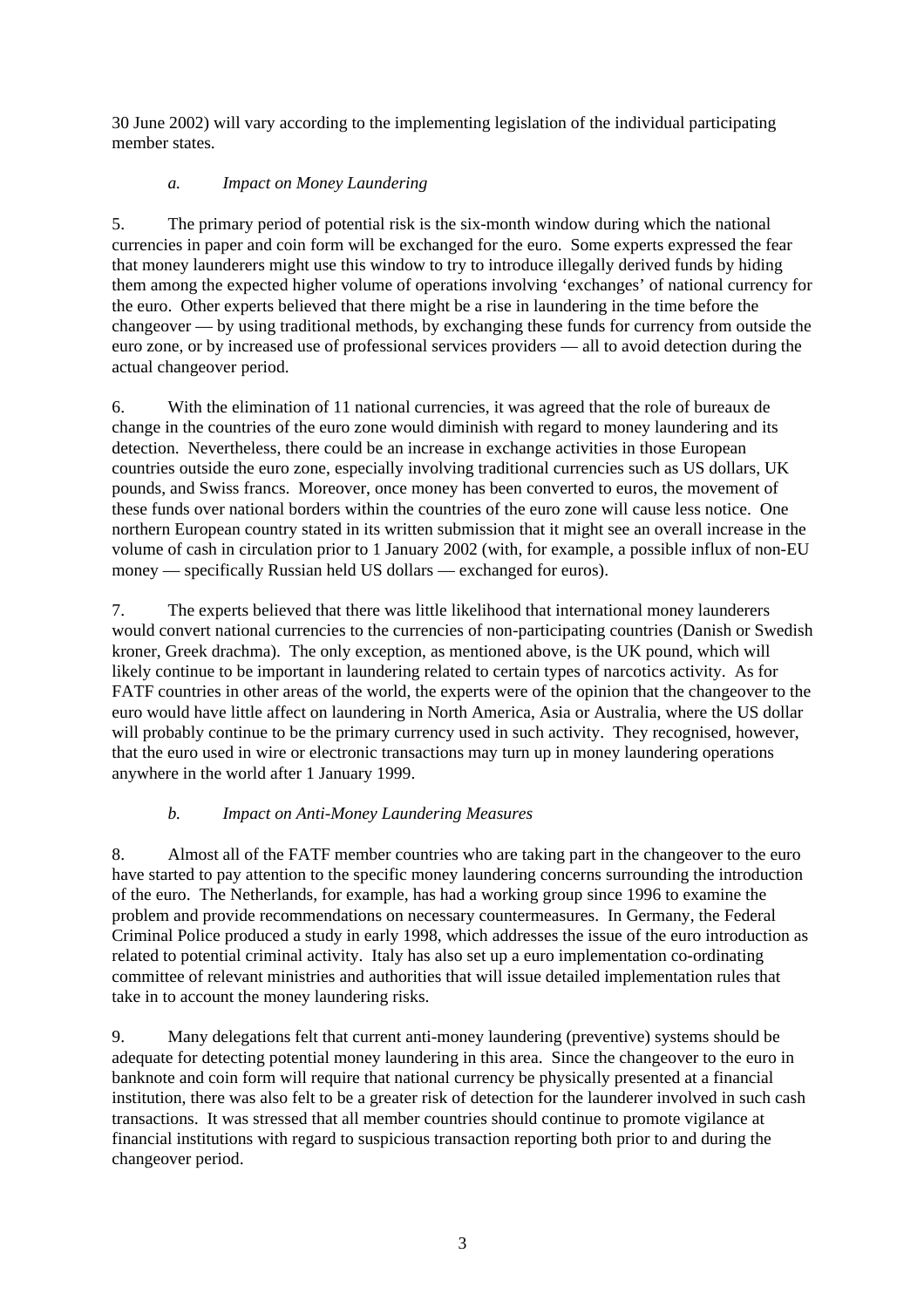10. The experts considered the possibility that the increased volume of all activity during the changeover period might overwhelm financial institutions personnel and might make them therefore more likely to miss or disregard potential indicators of money laundering. Another concern was related to which institutions actually perform the currency conversions. One FATF member country feared that non-bank financial institutions involved in the changeover might not have adequate guidance on what constitutes suspicious activity regarding euro conversions.

11. A number of FATF members mentioned that they would increase awareness of the issue and reinforce anti-money laundering measures during the transition period. In the Netherlands, the potential problem with non-bank financial institutions is being dealt with by permitting only banks to carry out exchanges of national currency for euros. Germany will permit other financial services to perform these exchanges, however, only when these institutions are licensed to do so by the Federal Banking Supervisory Office (as is also required for operating a retail foreign exchange business). Additionally, the Federal Banking Supervisory Office issued new guidelines in March 1998 that lowers the threshold (whereby customer identification is required) to DEM 5,000 (USD 3,018) for conversion transactions.

12. Other issues brought up by the experts related to cross-border implications of the introduction of the euro both within and outside the countries of the euro zone. Italy mentioned that conversions of large amounts of national currency in other than its country of origin should be an indicator of suspicious activity. Similarly, conversions of large amounts of national currency to euros by individuals domiciled in other countries might also be a suspicious indicator. The United States raised the question of how existing national currencies (of the euro zone countries) held abroad will be exchanged for euros. These concerns highlight the fact that an internationally co-ordinated approach — relative to the introduction of the euro — still must be articulated for developing common money laundering indicators, specific sector guidelines, and sharing the information procedures among relevant national anti-money laundering services.

## *c. Introduction of the Large Denomination Euro Banknote*

13. With the introduction of the euro in banknote and coin form (after 1 January 2002), the highest denomination banknotes will be EUR 500. This note will be roughly comparable in value to the highest denomination banknotes issued by Germany and the Netherlands. A number of FATF members have expressed concern that the issue of the high denomination euro banknote might make the currency more attractive to money launderers.

14. Several of the delegations saw the introduction of the large denomination euro as not only relating to the euro currency but also a potential problem in all countries having high denomination banknotes. Some of the countries of the euro zone already have high denomination notes (Austria, Belgium, Germany, the Netherlands), and the EUR 500 note was designed, according to the European Commission, to fulfil a similar role to that of the original national currency. Moreover, there are large denomination banknotes in other FATF member countries as well (Canada, Singapore, Switzerland), which may continue to exist after the introduction of the euro.

15. The legal use of large denomination notes is currently may often be concentrated in certain economic sectors (used automobiles, livestock, etc.) although this use could not account for all of the large denomination notes issued. Most delegations, including those from countries with large denomination banknotes, recognised that incomplete information is available on the legitimate use of these notes.

16. A number of FATF member countries have observed that large denomination notes tend to be used in the hoarding of money related to tax evasion or avoidance and in criminal activity. US cases illustrated how the bulk of small denomination currency and the difficulties involved in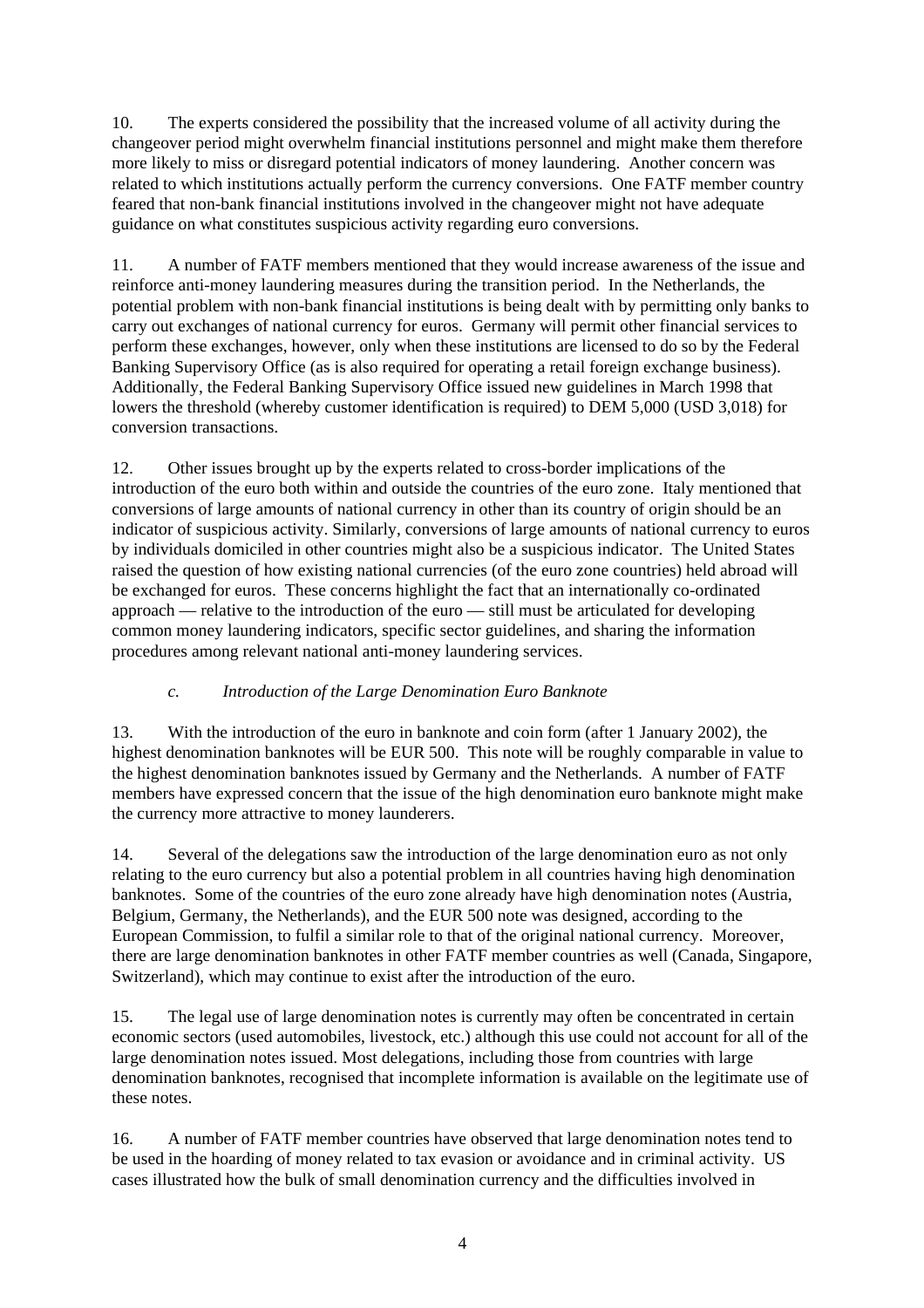transporting it are still the primary obstacle for money launderers (and one of the easiest ways to detect them). As a further example of criminals preferring large denomination notes, Germany stated that kidnappers routinely demand that ransom money be provided in DEM 1,000 notes. In Canada, the CAD 1,000 bill was originally introduced to facilitate bank to bank transfers. This licit use has become outmoded with the ability of banks to transfer funds more rapidly and safely by electronic means. Criminal money movements with these banknotes now show up almost exclusively as related to casino winnings. A case was cited in which CAD 70 million (nearly USD 45.7 million) in CAD 1,000 bills were alleged to have transited or still to be located in safety deposit boxes of a bank in central Europe.

17. Despite the fact that there is an incomplete understanding of the uses of large denomination banknotes in the legitimate economy, some of the experts felt strongly that the introduction of the EUR 500 banknote after 1 January 2002 may facilitate laundering. Other experts believed that large denominations may only facilitate movement of cash (whether legitimate or not) and not money laundering. Large denomination banknotes draw too much attention at financial institutions, thus presenting a potential launderer with increased risk of detection; therefore, 'middle-sized' denominations might be more suitable for the purpose of money laundering. Criminal proceeds denominated in EUR 500 banknotes would be considerably less bulky than the equivalent value of funds denominated in USD 100 bills. Current anti-money laundering measures within FATF members should be adequate for detecting suspicious cash transactions (including large denomination banknotes). However, with the expanded geographic region that comprises the euro area, there will be fewer internal points at which to detect suspicious currency shipments. It was therefore suggested that study of the subject should continue with a view toward clarifying the legal and illegal uses of large denominations.

18. In discussing the use of large denomination banknotes for laundering, and in particular the potential use of the EUR 500 note after 1 January 2002, the experts drew attention to the fact that the money laundering implications of the EUR 500 note do not appear to have been considered in planning for this large denomination banknote. The reason that the EUR 500 banknote was developed was to offer a denomination that would correspond with already existing high denomination banknotes in the countries of the euro zone. It was also noted by some of the experts that the use of high denomination notes in potential illegal activities, such as money laundering or tax evasion, was not taken into account. One delegation indicated that this issue had indeed been considered. Although experts mentioned a few economic activities in which the use of large denomination banknotes is especially common, the role of these denominations in legitimate commerce has apparently not been examined either. The majority of the FATF experts considered that the potential legitimate and illicit uses of large denomination banknotes ought to be thoroughly examined by the European Central Bank Furthermore, a number of the experts called for the FATF member countries to continue to study the subject with a view toward augmenting any other examination at the international level.

#### (ii) Offshore financial centres of non-cooperative countries or territories

19. During the past ten years, FATF member countries have made significant progress in adopting anti-money laundering regimes based on the standards set forth in the FATF Forty Recommendations. This progress has also been reflected in the increasing co-operation among members on anti-money laundering investigations. In non-member countries and jurisdictions, there have been signs more recently of an increased willingness to follow the FATF Forty Recommendations and co-operate on anti-money laundering investigations. This increased acceptance of FATF standards contrasts, however, with the unwillingness or outright refusal of certain important financial centres to co-operate in this area. The issue of non-cooperation was therefore identified by FATF members as one that should be addressed during the annual typologies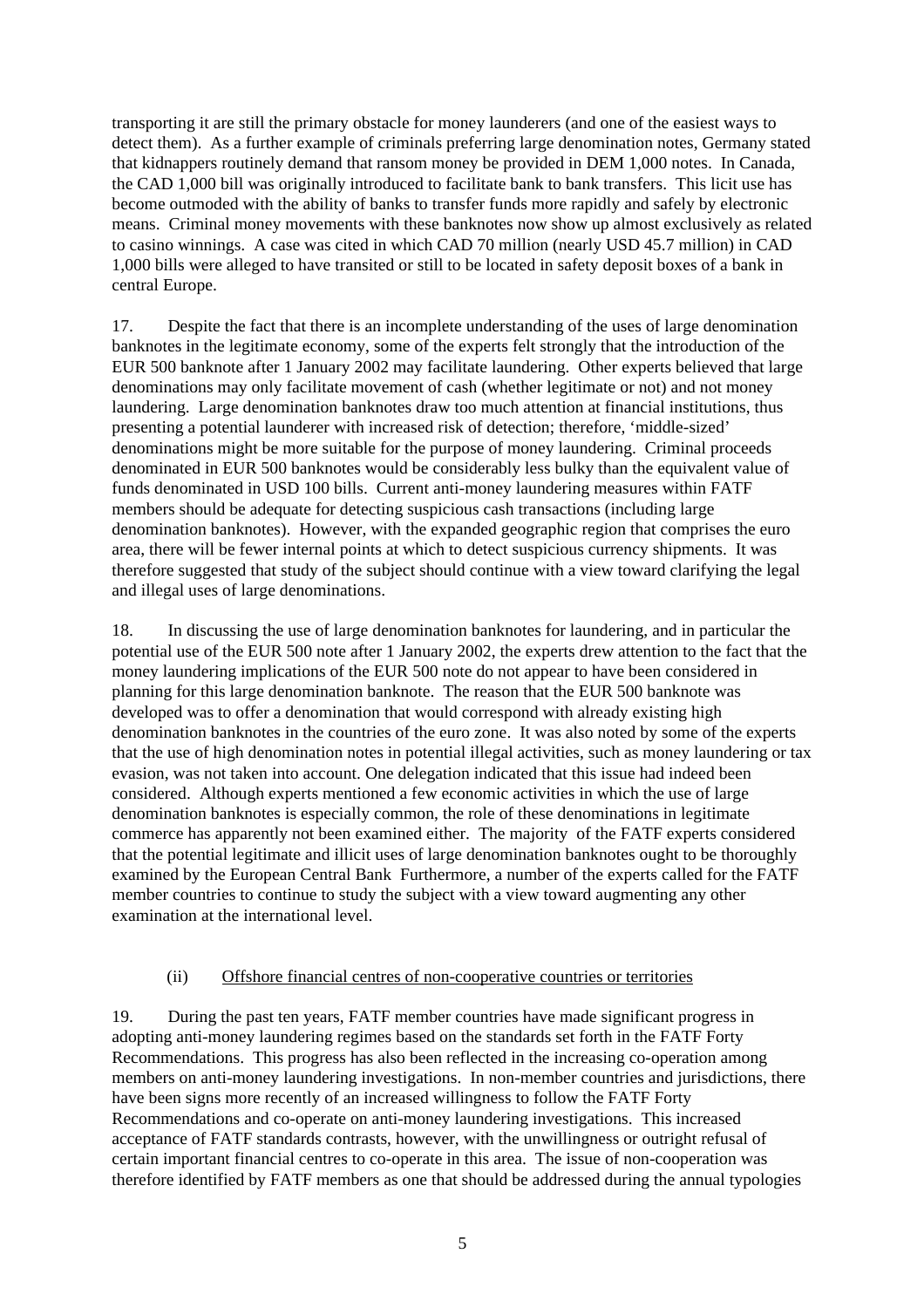exercise. The typologies discussions on the subject would then serve as a starting point for broader discussions on the issues of international co-operation. Prior to the experts meeting, FATF members were asked to examine the specific operational problems or difficulties that they had encountered with offshore financial centres in such areas as banking secrecy, shell companies, identification of beneficial owners, exchange of information, and other forms of international co-operation.

## *a. Impact on money laundering*

20. Past typologies exercises began the task of identifying how 'offshore financial centres' facilitate money laundering. The experts at this meeting agreed that schemes involving these jurisdictions still appear to share common characteristics: a series of multiple financial transactions through the centre, use of nominees or other middlemen to manage these transactions, and an international network of shell companies (including a specialised 'off-the-shelf' variety that immediately go dormant upon completion of the series of transactions). Often an individual money laundering scheme will include more than one of these centres. An investigating agency can usually see the path that questionable funds follow into or out of such a scheme; however, the exact links between the funds and the illegal act that generated them are lost. Investigations of this type are often therefore unable to be fully exploited to a successful conviction or confiscation.

21. The oft-stated reason for creating an offshore financial centre has been to provide certain fiscal advantages to natural or legal persons that use its services. Since tax evasion schemes and money laundering operations often appear to use similar techniques, many money laundering experts believe that the quest for optimal 'fiscal advantages' is frequently used as a cover for moving to or through such locations what are in reality criminally derived moneys. One expert pointed out during this exercise, however, that there appears to be one significant difference between the techniques used for taking fiscal advantage of an offshore location and laundering criminal funds. In the former case, the funds usually move to a single offshore location where they are sheltered from the home country's fiscal oversight. In the latter case, that is, involving criminally generated funds, the tendency is for the funds to move rapidly through several offshore locations.

## *b. Impact on anti-money laundering measures: Role of the foreign legal entity*

22. Virtually every FATF member represented at the experts meeting reported having experienced problems in pursuing anti-money laundering investigations with links to offshore financial centres. However, it was also pointed out that some offshore centres of non-cooperative countries were attempting to improve the level of judicial or investigative co-operation within the current framework of their national laws or by making selected changes to their legislation. The experts agreed, therefore, that the problem was most acute with those jurisdictions that are slow or unwilling to assist in international anti-money laundering investigations, particularly in regard to identifying the beneficial owners of legal entities.

23. FATF written submissions and a certain amount of discussion by the experts focused on the major problem posed by foreign legal entities to successful conduct of anti-money laundering investigations. Obtaining information from some offshore jurisdictions on the true owners or beneficiaries of foreign registered business entities — shell companies, international business companies, offshore trusts, etc. — appears to be the primary obstacle in investigating transnational laundering activity.

24. A number of FATF member countries mentioned that they regularly attempt to request information on foreign legal entities using mutual legal assistance treaties or other agreements with the offshore jurisdiction. Often non-cooperative jurisdictions refuse to respond to a foreign request for investigative or judicial assistance because there is no bilateral agreement that would permit such co-operation. The jurisdictions might also refuse the foreign request because the information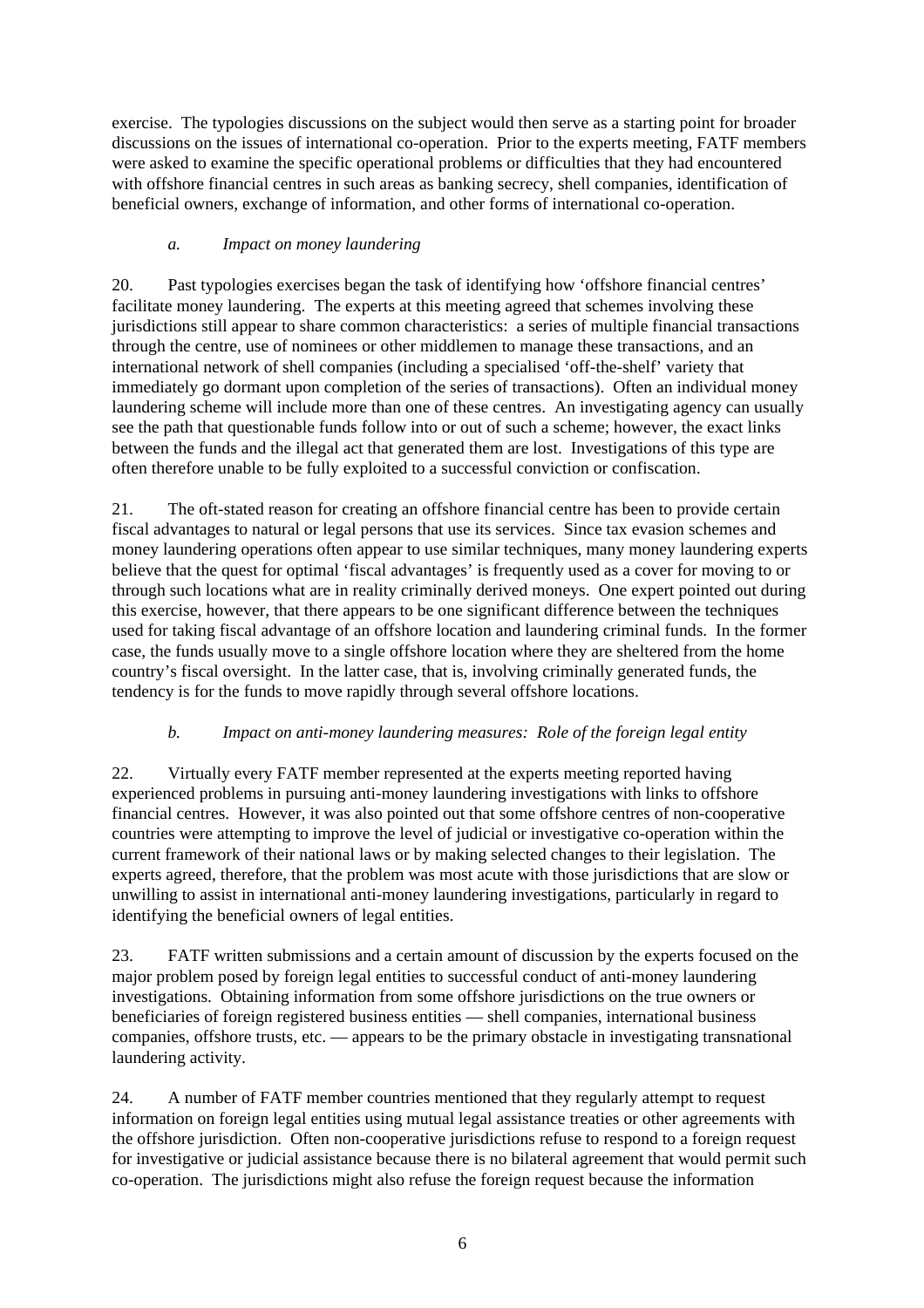requested is not maintained in any official registry. In some cases, information on legal entities may be protected from disclosure to foreign investigative agencies because of strict banking secrecy (with a variation related to non-release of fiscal information, including criminal or civil liability for disclosure) that is impenetrable even to domestic judicial or regulatory authorities. Some delegations also mentioned the increasing use of the Internet for the marketing and provision of such services.

25. The experts also highlighted the role of professional services providers in ensuring the good functioning of money laundering operations through non-cooperative jurisdictions. These solicitors, accountants, financial consultants, and company formation agents facilitate the creation of appropriate business entities that serve as the pipeline for moving funds of legal, as well as illegal, origin. Typically, such services are provided to non-residents of the jurisdiction and often at a higher level of confidentiality than that available to residents.

## *c. Potential solutions*

26. In this regard, the experts hoped that the FATF ad hoc group on non-cooperative countries and territories, which was established in September 1998, would be able to develop strategies for addressing the issue. Several members pointed out that they are able to rely, in some cases, on existing international mechanisms for the exchange of information relating to money laundering investigations: mutual legal assistance treaties, memoranda of understanding, and Interpol. Nevertheless, these mechanisms do not work when the jurisdiction receiving the request for assistance refuses to honour it or does not maintain the desired information. The consensus of the experts was that every country or jurisdiction should have a mechanism in place for establishing the beneficial owners of legal entities registered within it and should have the authority to share this information with foreign counterpart investigative agencies. The development of internationally recognised minimum registration requirements would be welcome in this regard. Some of the written submissions also suggested that the so-called 'fiscal exemption' should no longer be valid grounds for refusing a foreign request. The work of the Egmont Group of Financial Intelligence Units (FIUs) was also mentioned as a potential channel for resolving this issue, given its work at the operational level to facilitate information sharing and the fact that many offshore financial centres already take part in its activities.

## (iii) New payment technologies

27. All delegations continue to report that there have not been as of yet any investigated money laundering cases involving the new payment technologies identified in previous typologies reports. However, there have been several instances of other types of crimes — generally fraud schemes against unsuspecting members of the public — that have used the Internet as a means for committing the underlying offence. Law enforcement in FATF member countries remains concerned about the potential for use of these new technologies in money laundering schemes. Specifically, some of these risks include:

- inability to identify and authenticate parties that use the new technologies;
- level of transparency of the transaction;
- lack or inadequacy of audit trails, record keeping, or suspicious transaction reporting by the technology provider;
- use of higher levels of encryption (thus blocking out law enforcement access); and
- transactions that fall outside current legislative or regulatory definition.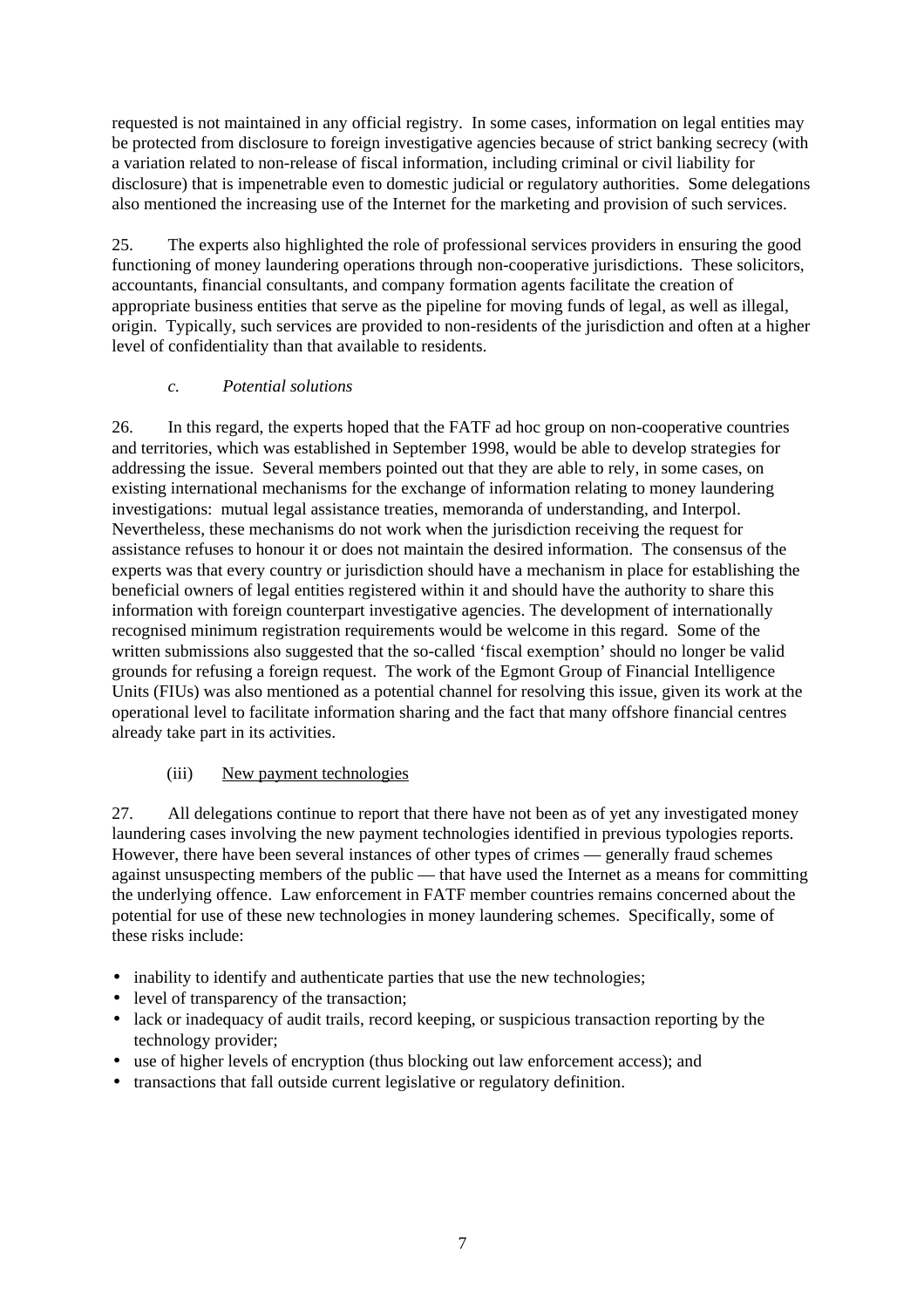#### *a. Status of new payment technology systems*

## *(1) Smartcards*

28. Smartcards or electronic purses have been developed as an alternative to currency in paper and coin form. The electronic chip in the card can then store monetary value in electronic form which may then be spent as currency. Because the value on the card has already been debited from the financial institution, if the card is lost, there is no loss to the institution. There is thus no inherent reason for the financial institution to restrict the amount that may be held on an individual card

29. Smartcard systems in FATF member countries are mostly still in the prototype or early testing phases. Among these systems, there are many variants in terms of specific operating characteristics. Some of the systems are designed to provide transactional anonymity, while others capture data which may be used to construct an audit trail. In this regard, FATF members expressed some concern over the development of smartcard distribution through automated vending machines, which would allow virtually anonymous transfer of value to these cards. Within FATF member countries, the issuers/operators of many smartcard systems have placed limits on the amount of money that may be loaded onto the cards (for example, UK institutions have set the limits at GBP 50 - 500 [USD 82 - 820]); however, it was noted that this is not always the case. In one example, an institution in a non-FATF member country reportedly markets a smartcard with an upper limit of USD 92,000. Furthermore, while most smartcard systems do not permit so-called 'peer-topeer'(direct 'card-to-card') transactions, others are developing the capability to move funds among card holders without recourse to a financial intermediary. In any case, it should be noted that, where there are limitations on card functions, these have been set by the card issuers and not by the respective national regulatory authorities.

## *(2) On-line Banking*

30. On-line banking has increasingly come to mean the method whereby certain types of financial transactions may be performed through the Internet website of those banks that offer this service. FATF members reported that there is a great deal of growth in this area. In the United States, nearly 85% of financial institutions have or are planning to establish such services. A significant number of financial institutions in other countries have also set up on-line facilities. In its most basic form, the service provided includes verification of cheque account balances and transfers among accounts at the same institution. In those systems that allow payments or transfers to be made, the customer is often restricted in the amount of transaction or the identity of the beneficiary. All of the systems require that on-line operations be tied to an already existing account at the institution; therefore, there is a continuous record of account activity.

31. The concerns mentioned in this area refer, again, primarily a lack of uniform regulation from supervisory authorities. Thus, although the customer's activity is tied to a particular account set up in his name, there is no way to verify the identity of the Internet transactor once the account has been opened. Indeed, if the on-line financial institution is located in an area known for high levels of banking secrecy and requires little or no proof of identity for opening an account, the money launderer could theoretically move funds from the convenience of his computer terminal. Although there were no reported cases of this type of laundering taking place at this time, the experts believed that technology was developing rapidly and thus worthy of further vigilance.

## *(3) E-Cash*

32. Electronic cash (or 'e-cash') seeks to provide a way of paying for goods and services across the Internet. In concept, e-cash would replace notes and coins for normal Internet transactions; however, it has the added advantage of being able to be split into fractions of the lowest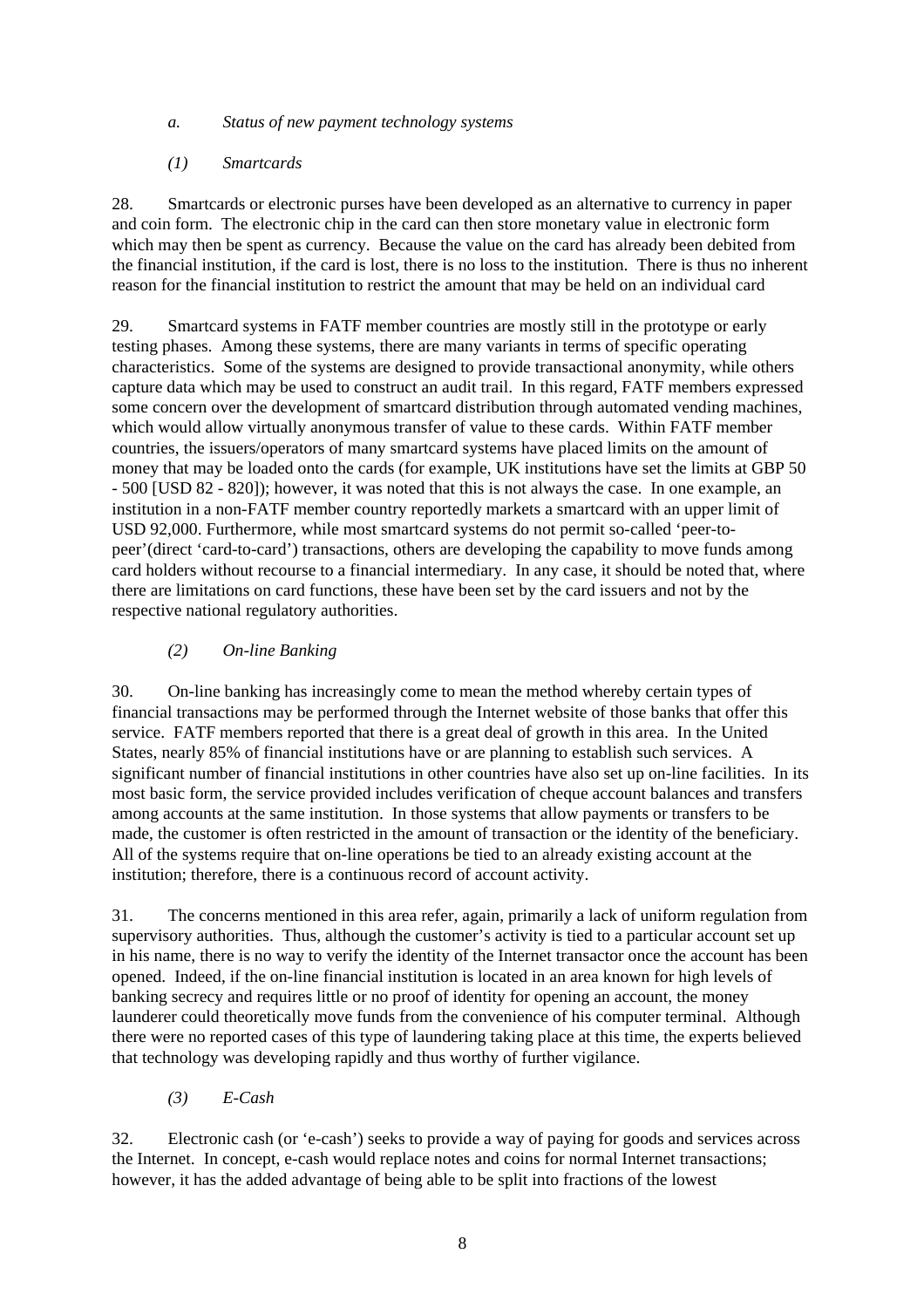denomination coins to allow what are termed 'micropayments'. These small payments could be made for reading specified sections of on-line newspapers, for example. Under most existing payment systems, these micropayment transactions would not be economical. With e-cash, the customer buys value from an authorised provider — as with the smart card — however, the value is then stored either in customer's home computer or a safe repository on-line. When the funds are spent, the e-cash value is credited to a retailer's e-cash account that then must be later 'up-loaded' to the retailer's regular bank account. Security of e-cash systems is concerned primarily with ensuring that value cannot be created except by authorised institutions or that the same value cannot be spent more than one time.

33. Concerns with regard to e-cash are generally the same as those mentioned for smart cards. Since only the initial purchase and the final settlement stages take place through banks, the risk exists that there will be no way to track e-cash in transactions taking place after the initial purchase and before final crediting of the value to a retailer's account. Some systems currently being tested have set limits to the amount that an e-cash 'purse' may hold; however, there is at present no uniform regulatory standard, and it is not certain that such regulations would do much to limit the use of ecash by the consumer. The anonymity of e-cash, similar to coin and banknotes, may also hinder the financial institution with reporting obligations from positively identifying the ultimate source of an ecash transaction. A further concern is that currently available computer encryption systems may further shield e-cash transactions from the scrutiny of investigative authorities.

## *b. Countermeasures*

34. Smart cards appear to be able to replicate all of the functions of e-cash while allowing portability and use in the real world, as well as over the Internet. There was some uncertainty expressed, therefore, over the ultimate success of e-cash systems. Nevertheless, the experts agreed that the field of new payment technologies is changing very rapidly, and that developments in e-cash systems, along with those of the other proposed systems, should continue to be monitored. The experts discussed a number of possible measures that might limit the vulnerability to money laundering on the new payment technologies. These measures included the following:

- limiting the functions and capacity of smart cards (including maximum value and turnover limits, as well as number of smart cards per customer);
- linking new payment technology to financial institutions and bank accounts;
- requiring standard record keeping procedures for these systems to enable the examination, documentation, and seizure of relevant records by investigating authorities; and
- establishing international standards for these measures.
	- (iv) Potential use of the gold market in money laundering operations
	- *a. General*

35. Following last year's introduction to the issue of money laundering through the gold market, the FATF experts were asked to provide specific examples of such cases from their national experience. A number of members did provide example of cases in which gold transactions were an integral aspect of the investigated money laundering scheme. These cases involved the purchase of gold with illegally obtained funds. The gold was then exported to other locations where it was sold, these funds thus being legitimised as the proceeds of gold sales. Existing reporting requirements for gold purchases were circumvented by structuring the purchases to amounts below the reporting threshold.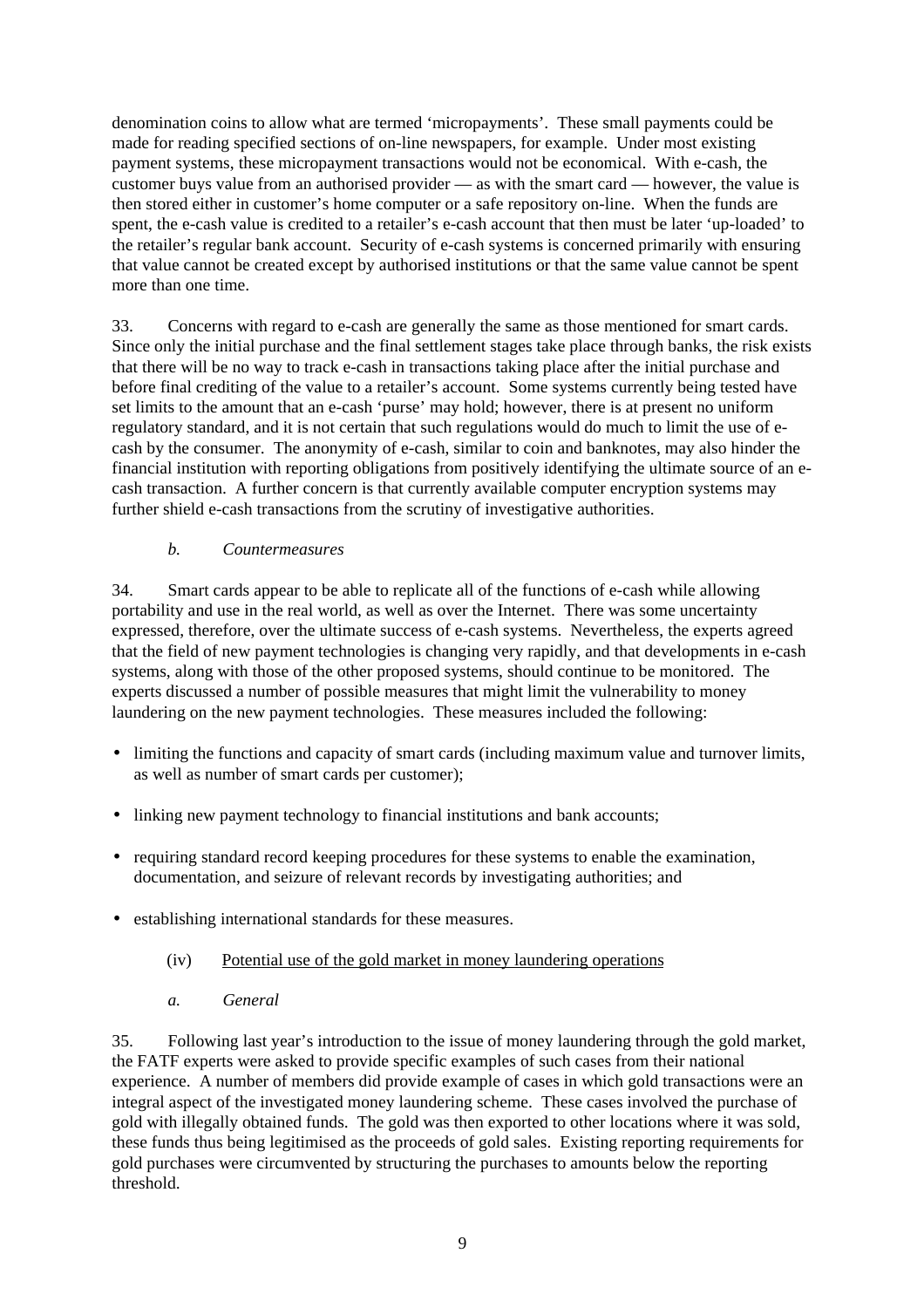36. Several members reported that the vulnerability to money laundering within their countries has increasingly centred on specialised gold bullion sellers. This is due in part to the fact that antimoney laundering legislation targeting traditional financial institutions has generally caused those customers desiring to purchase bullion anonymously to turn to other sources. In many FATF member countries, there is no suspicious transaction reporting requirement directed toward bullion dealers or other non-financial banking institutions dealing in gold. Additionally, even though the import or export of gold bullion seems to be a key part of money laundering schemes involving the material, members reported that the lack of import / export reporting requirements appears to hamper detection of illegal operations.

37. Members were in some cases able to identify cities or regions within their jurisdictions that specialise in legitimate gold business (for example, Cordobá in Spain and Arezzo and Vicenza in Italy) or in which significant business takes place (Paris region and Marseilles in France). Gold purchases in these areas are often conducted in cash and frequently in non-indigenous currency (especially US dollars). Gold serves as both a commodity and, to a lesser extent, a medium of exchange in money laundering conducted between Latin America, the United States and Europe. In this cycle, gold bullion makes its way to Italy via Swiss brokers. There, it is made into jewellery, much of which is then shipped to Latin America. In Latin America, this jewellery (or the raw gold from which it was made) then becomes one of, if not the most important commodities (others include various consumer goods and electronic equipment) in the black market peso exchange money laundering scheme.

38. Several FATF members also mentioned having received suspicious transaction reports involving gold transactions. In some instances, these transactions appeared to reflect attempts to avoid high VAT rates by making large purchases of gold in countries with low VAT rates and then exporting the bullion back to the country of origin where it could then be resold at a profit.

## *b. Hawala / Hundi alternative remittance system and gold*

39. The question of laundering through the use of gold as a commodity and as a medium of exchange was discussed by the experts in the context of the hawala / hundi alternative remittance system. The word 'hawala' means 'trust' or 'exchange'; 'hundi' means 'bill of exchange'. It is an alternative remittance system that enables the transfer of funds without their actual physical movement (often without the use of a traditional financial institution). Very often, using hawala is more cost effective and less bureaucratic than moving funds through officially recognised banking systems. Built on a system of trust and close business contacts, hawala originated in South Asia; however, it is now used as an alternate remittance system throughout the world.

40. In the laundering associated with this system, gold often plays the role of the primary medium of exchange in certain transactions. Although many hawala transactions may take place without gold, many of these transactions involving the movement of money to South Asia often do involve the metal. There are two reasons for this: the first is the combined historical, religious and cultural importance that gold enjoys in the region, and the second is the increasing distrust in the value of local currencies (many South Asian nations prohibit speculation on their currencies, and exchange rates are fixed by the central banks). World-wide, gold is often used as a hedge against inflation; in South Asia, gold is often the primary means of preserving and protecting wealth.

41. In one scenario, a gold dealer operating in one country also operates as the 'banker' for various jewellery shops in his region. These jewellery shops give him the cheques and cash they receive for purchases; he processes these through his own bank accounts. In return, he furnishes them with scrap gold and gold jewellery for use in their businesses. He retains a few percentage points of the money he receives from them for his 'services' (as well as for the legal risk he is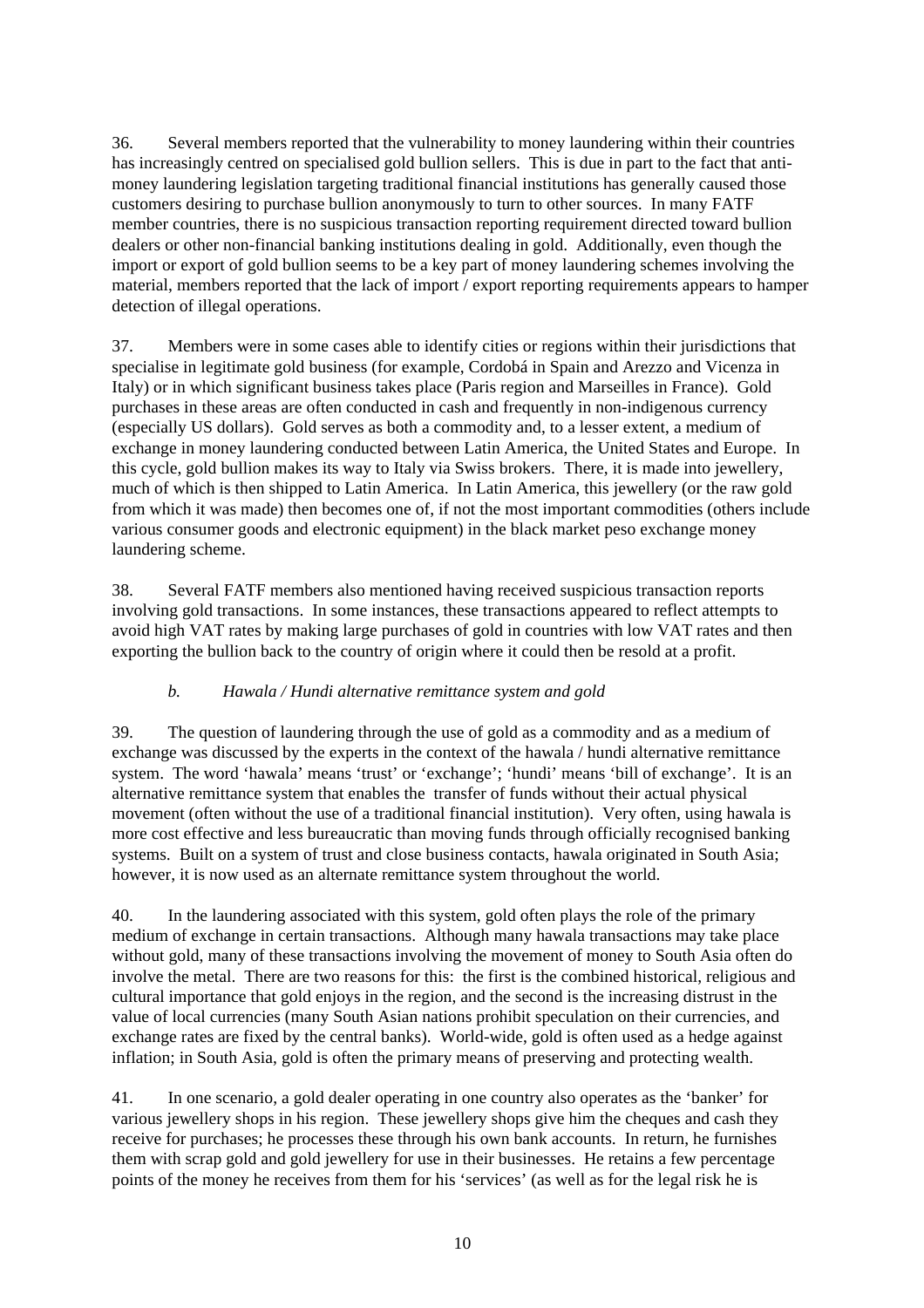incurring). The owners of the jewellery shops do not have to deal with the bureaucracy of banking, and, since there is almost no paper trail of their sales, they enjoy a greatly reduced tax liability.

42. In another scenario, money may be moved from one country to another through the hawala system. A 'hawaladar' (hawala broker) based in one country facilitates this movement by receiving payments in the local currency. He then makes contact with a hawaladar in South Asia and instructs him to make the necessary payment to a specified beneficiary in that local currency. In order to settle his accounts with the South Asian hawaladars, the hawaladar in the first country might send postal money orders or some other financial instruments to a precious metals house in the Persian Gulf. This precious metals house then effects payment to the South Asian hawaladar in gold (either into a safe-keeping account under his name or by direct export of the gold to the South Asian location).

## **III. MONEY LAUNDERING TRENDS IN FATF COUNTRIES**

## (i) Sources of illegal funds

43. Narcotics trafficking appears still to be the primary single source of criminal proceeds among the majority of FATF members. The various types of fraud (fiscal, EU funds, value added tax, insurance, bankruptcy, etc.) are the next major source of illegal funds, if not, in some jurisdictions, the primary source. Organised crime activity generates a considerable amount of illegal proceeds that are laundered in or through FATF member countries. Some members have noted with concern the increasing trend for these crime groups to operate in loose alliances (Russian and Latin American groups, for example). Written submissions from some of the members also mentioned an increase in the number of cases in which laundering was related to official corruption or the funding of international terrorism.

44. The United States has recently substantially elevated the priority assigned to combating terrorist financing (which can constitute the crime of money laundering in the United States). In October 1997, the US government designated 30 foreign organisations as foreign terrorist organisations. In June 1998, US federal authorities seized USD 1.4 million in cash and property held by individuals and an organisation whose funds were reportedly part of a scheme to support Middle Eastern terrorism. The funds were transferred by wire from Europe and the Middle East to financial institutions in the United States and, through various means, were then used to facilitate recruitment, training, and operations of the terrorist group Hamas. This case marks the first time that civil asset forfeiture laws were used in the United States to seize assets suspected of being involved in money laundering violations related to foreign terrorism. These terrorist operations included a conspiracy to commit extortion, kidnapping, and murder against the citizens and the government of Israel.

- (ii) New or significant trends
- *a. General*

45. Many of the submissions of FATF member countries noted an increase in suspicious transaction reporting, both for certain individual money laundering methods and in overall numbers of reports. As for new methods, however, with the exception of new payment technologies described above, the submissions appear to indicate that launderers are using the same practices that they have done in the past. Money laundering within FATF members is characterised, therefore, by a finite number of techniques that can be combined into an almost infinite variety of laundering schemes. Laundering activity is also characterised by its ability to change quickly when faced with new countermeasures by shifting to other techniques or mechanisms, combining these methods into new schemes, or by moving to sectors or regions where government oversight represents less of a threat.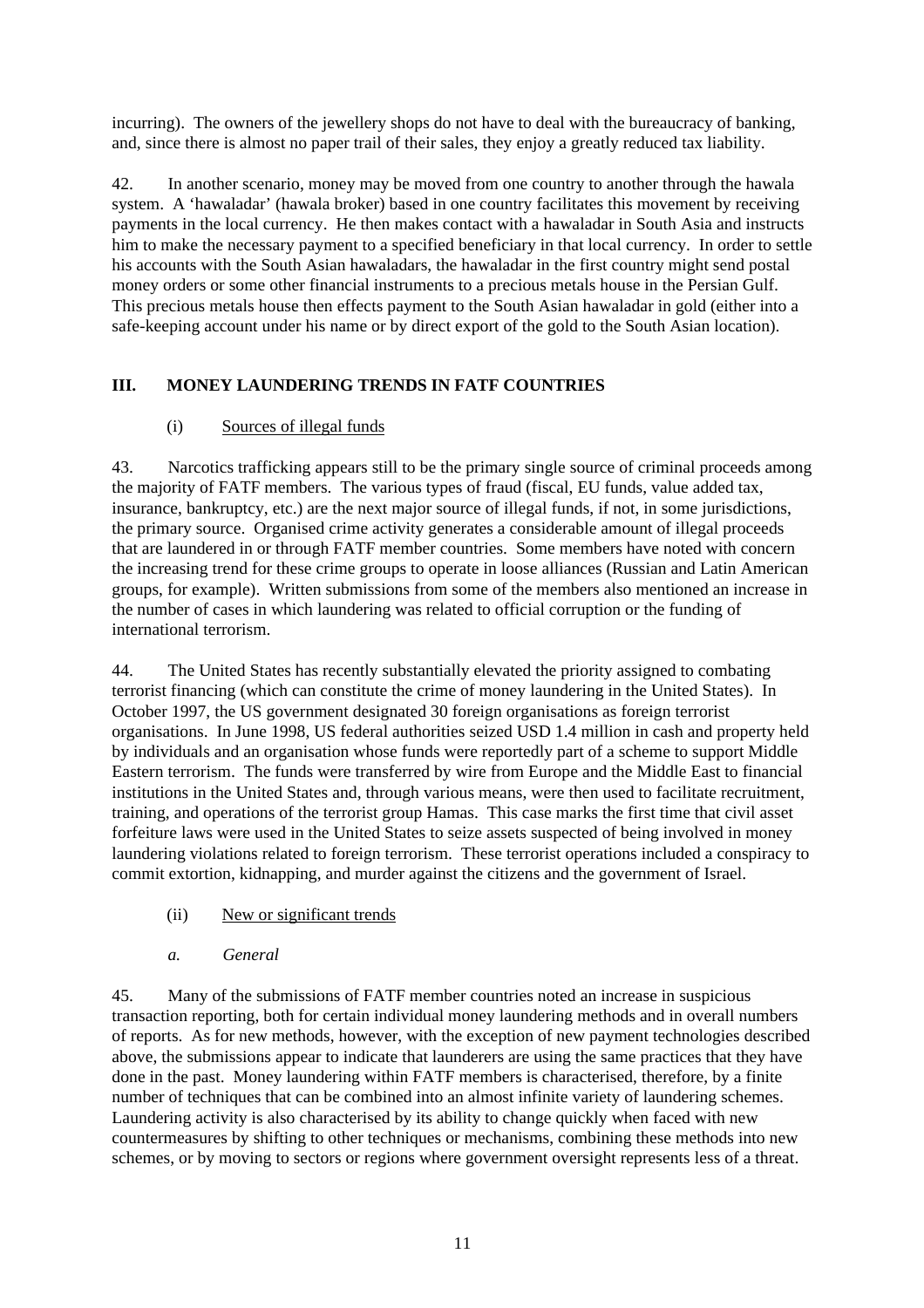46. Indeed, this last point was cited by virtually all members as a fundamental truth of money laundering today: the lack of comprehensive preventive measures in a particular sector or region will inevitably attract money laundering activity. Members continue to mention bureaux de change, money remittance businesses, and casinos as particularly vulnerable to laundering in some locations. Often these are combined with cash smuggling, alternate remittance systems, or the use of offshore registered businesses, all of which generally operate beyond the framework of traditional financial oversight systems.

47. Another particularly evident trend in the money laundering schemes described by the FATF experts is the growing role played by professional services providers. Accountants, solicitors, and company formation agents turn up ever more frequently in anti-money laundering investigations. In establishing and administering the foreign legal entities which conceal money laundering schemes, it is these professionals that increasingly provide the apparent sophistication and extra layer of respectability to some laundering operations. These services are offered not only at offshore locations (as described above) but also within FATF member countries. One delegation described a money laundering scheme in which a criminal group selected a firm of solicitors to act on their behalf in the purchase of a company. The funds for the purchase were delivered to the solicitors in cash and placed in a client account. When the purchase later fell through, the funds were returned less fees — to the criminal group in form of a cheque. In fact, the group already owned the company they were attempting to 'buy' and had arranged for the failure of the sale since they only wished to convert their criminal proceeds into a cheque from a respectable law firm. This scheme was revealed in a suspicious transaction report from the law firm concerned. More often than not, however, professional services providers are still not subject to suspicious transaction reporting requirements in FATF members. Even when they are subject to such a requirement, the numbers of disclosures made to authorities are frequently disappointing.

48. Even in instances where preventive measures have been implemented, laundering activity still occurs, according to the FATF experts. When faced with suspicious transaction reporting at both banks and other financial services, launderers frequently resort to structured transactions to avoid the reporting threshold. Despite border controls designed to detect smuggling of cash criminal proceeds, bulk shipments of cash continue to be observed by FATF members. The use of legitimate appearing business transactions — claiming that proceeds are generated by a legal currency exchange business, the profit from bona fide commodity sales, the result of factoring operations, for example — is a standard cover used by launderers to hide the criminal origin of those funds. Members mentioned that the only indicator of money laundering in these cases is often the disproportionate size of the transactions (either individually or in aggregate) when compared to the expected economic activity of the business.

49. Several FATF members reported an increase in the appearance of insurance products in laundering schemes. Various products have been noted, including life and property insurance and long term capitalisation bonds. Launderers generally pay for the insurance using the cash criminal proceeds. They then request early pay out of the policy (in the case of life insurance or capitalisation products) or make a claim against the property insurance, thus obtaining a 'legitimate' insurance refund or claim payment.

50. Electronic funds transfers continue to be the preferred method for the layering of criminal proceeds once they enter the legitimate financial system. Frequently, these proceeds are smuggled out of the FATF member country, deposited into the financial system at a foreign location, and then wired back to the country of origin. Wire transfers are often associated with foreign registered business entities as described above. If criminal proceeds are transmitted through 'transit' accounts set up in offshore financial centres or — as have been found in some FATF member countries according to the written submissions — the beneficial owner of the funds is effectively hidden.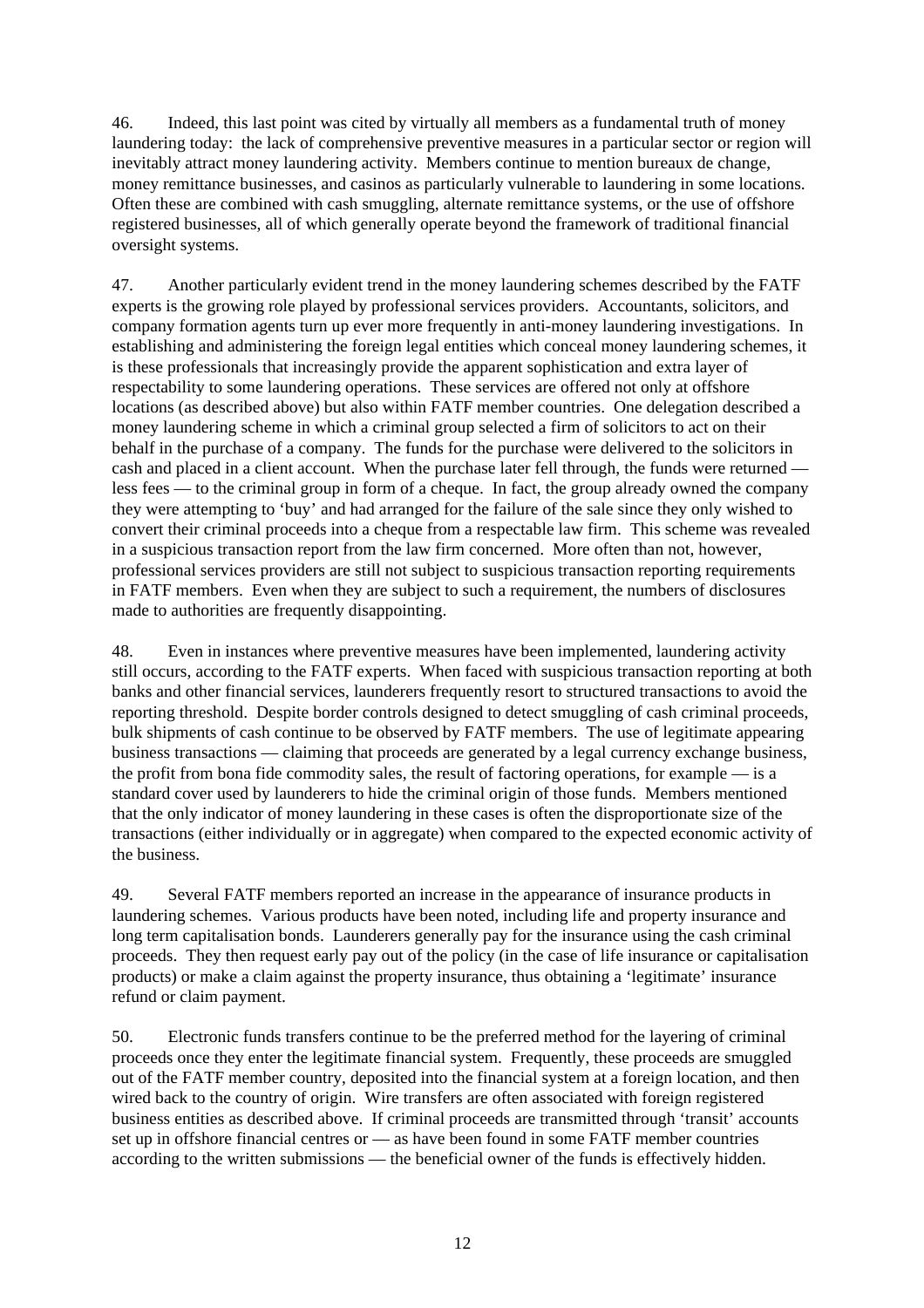## *b. Derivatives and securities markets*

51. In recent FATF meetings, questions have arisen concerning the perceived vulnerabilities of the derivatives and security markets as a vehicle for money laundering. As part of the written submission of one member, a paper was prepared on this issue and provided to the experts. According to the paper, there is good reason to suspect that money laundering may pose a substantial threat in these markets. Compared to banks, the derivatives markets and associated products represent perhaps a better opportunity for laundering because of the ease with which audit trails can be obscured. Indeed, any product that offers rapid commercial decision making, high speed transfer, obscurity of control, or complication of audit trail is at risk. Operators in these markets, when compared to banks, tend to be less familiar with anti-money laundering efforts. There is also evidence — a good example is the BCCI case — which shows the readiness of criminals to use financial products for laundering.

52. The primary opportunity for laundering is in the complex derivatives market. Derivatives are securities that derive their value from another underlying financial instrument or asset; they have no intrinsic value of their own. There are three primary types of derivative contracts: forward contracts, futures, and options. All of these instruments, in simple terms, are contracts sold as a hedge against the future risk of fluctuations in commodity prices, time differentials, interest rates, tax rates, foreign exchange rates, etc. Because of the flexible nature of these products, the derivatives market is particularly attractive to operators willing to risk heavy losses. A high volume of activity on the market is essential to ensure the high degree of liquidity for which these markets are known. The way in which derivatives are traded and the number of operators in the market mean that there is the potential obscuring of the connection between each new participant and the original trade. No single link in the series of transactions will likely know the identity of the person beyond the one with whom he is directly dealing.

53. The derivatives markets have traditionally not been subject to strict regulatory oversight under the assumption that its operators, as high risk investors, do not need the same level of protection. The introduction of stricter controls would necessarily cause investors to look elsewhere for these markets. For fear of scaring of investors, there is thus no incentive for traders on the market to ask too many questions. This lack of rigorous government control makes the derivatives market even more attractive from the perspective of a money launderer.

## (iii) New countermeasures implemented or significant modifications to existing measures

54. The level or type of money laundering activity can change rapidly in response to countermeasures implemented by a particular jurisdiction. FATF members continue to re-examine their anti-money laundering efforts and refine them where necessary. Faced with difficulties in prosecuting money laundering under provisions dealing with receipt of stolen goods, Sweden and the Netherlands plan to set up separate offences of money laundering under their respective penal codes. Some FATF members have extended the list of predicate offences for laundering or plan to do so.

55. Several FATF member countries are working to extend preventive measure (suspicious transaction reporting) beyond the traditional banking sector. New Belgian legislation this year, for example, extends suspicious transaction reporting (STR) requirements to real estate agents, bailiffs ('huissiers de justice'), money courier services, notaries, accountants, and casinos. Sweden plans to introduce a reporting requirement on money laundering for external auditors.

56. The Netherlands has introduced legislation which requires money transfer businesses to report unusual transactions. Germany has already placed a requirement on such businesses to obtain a licence from the Federal Banking Supervisory Office (FBSO), the same authority that oversees banking activity. Additionally, the FBSO requires that all transactions dealing in foreign currency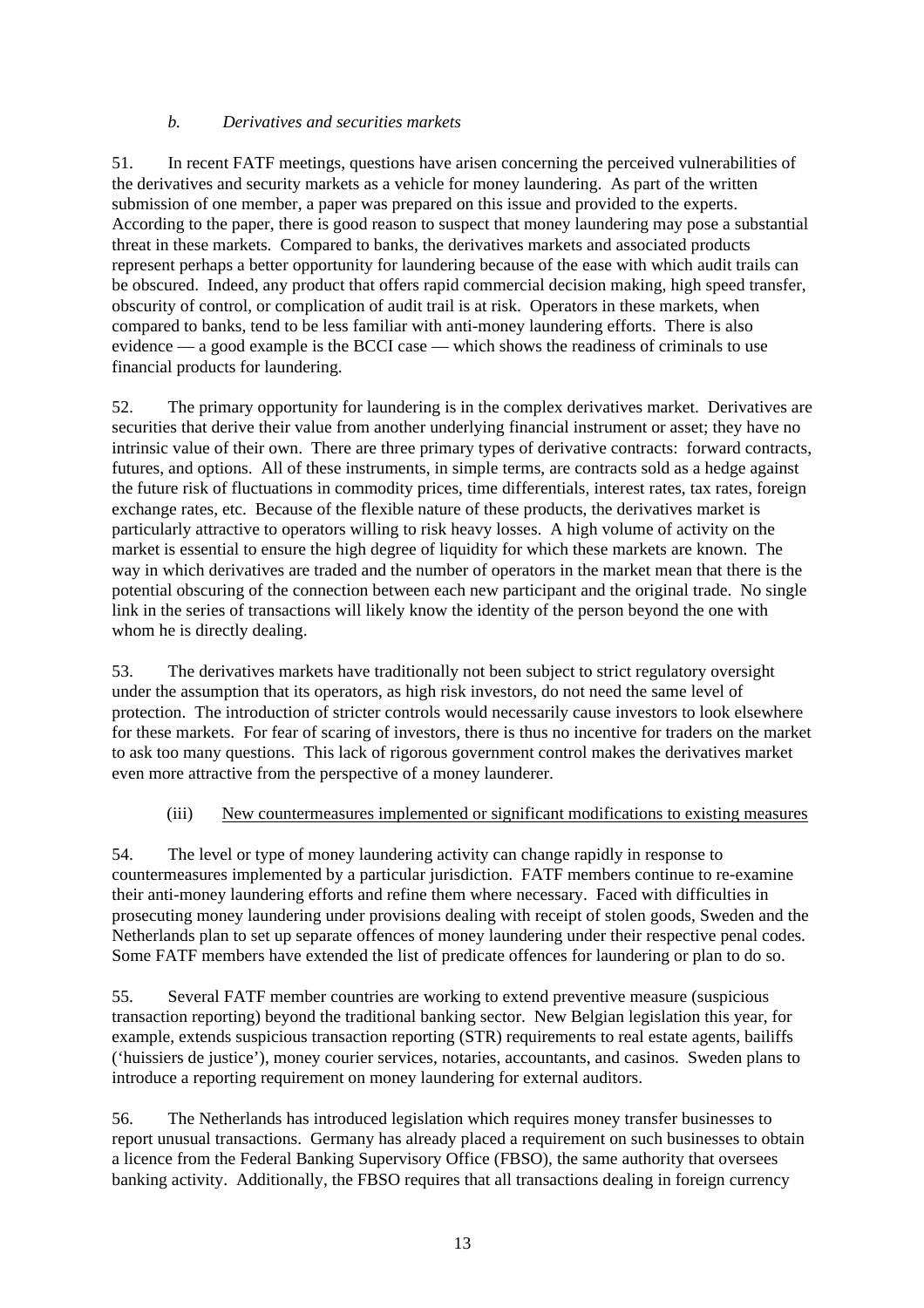valued at DEM 5,000 (USD 3,018) require customer identification. Finland has extended suspicious transaction reporting to its entire financial sector, includes casinos and other gambling related businesses, and has consolidated reporting to a single financial intelligence unit. Similarly, Switzerland's reinforced money laundering legislation, which also establishes a centralised reporting unit, came into effect in April 1998. This legislation also extends the suspicious transaction reporting obligation to all financial sectors.

57. Japan plans to enact legislation that will strengthen its measures for combating money laundering and organised crime, and this legislation is currently under deliberation in the Diet. This legislation will extend the number of predicate offences for money laundering, provide for enlargement of the measures for confiscation and freezing the proceeds of crime, and centralisation of suspicious transaction reporting under the Financial Supervisory Agency.

58. Canada is working to amend existing legislation to require mandatory reporting of suspicious transactions, as well as cross border movement of currencies. The amendment will clarify the ambiguity surrounding the definition of suspicious transactions and when they are required to be reported. Legislation permitting law enforcement to conduct money laundering sting operations has already been implemented.

59. It has become clear that the analysis and discussion of trends in virtually all FATF member countries now begins with analysis of suspicious transaction reports. Preventive systems involving these reports, implemented and used widely to help detect individual instances of money laundering, are the starting point for examining the money laundering phenomenon from a more strategic point of view. This is reflective of the increase in the number of FATF member states which now have functioning financial intelligence units (FIUs) and mandatory suspicious transaction reporting regimes. The written submissions of the experts, as well as the discussions during the typologies meeting indicated that suspicious transaction reporting systems are becoming more effective in detecting new money laundering methods. The ability of FIUs to share information, even informally, has also dramatically increased.

## **IV. MONEY LAUNDERING TRENDS OUTSIDE FATF COUNTRIES**

60. Money laundering is a problem that is not restricted to FATF members alone. Countermeasures implemented in FATF member countries have facilitated the collection and analysis of information on money laundering activity within their respective national areas. These countermeasures have also, in some cases, pushed certain money laundering activity to jurisdictions having little or no anti-money laundering regime. At the same time, an increasing number of non-FATF countries have established or are in the process of developing effective money laundering countermeasures. Nevertheless, information provided by the FATF experts on non-member countries is far from complete; therefore, the following assessment of money laundering trends outside the FATF member countries does not claim to be exhaustive.

## (i) Asia and the Pacific Region

61. Sources of information on money laundering activities in the region have been limited. While few non-FATF members in the area have implemented comprehensive anti-money laundering programmes, there have been some signs that individual countries are moving to establish such systems. Some FATF members nevertheless continue to find evidence of significant money laundering activity or serious vulnerabilities to it.

62. As noted in previous typologies exercises, South Asia continues to be one locus in the region for such activity. It serves as home to several major international banks and is a transhipment point for drugs produced in Afghanistan and Iran to the west and in Myanmar, Thailand, and Laos to the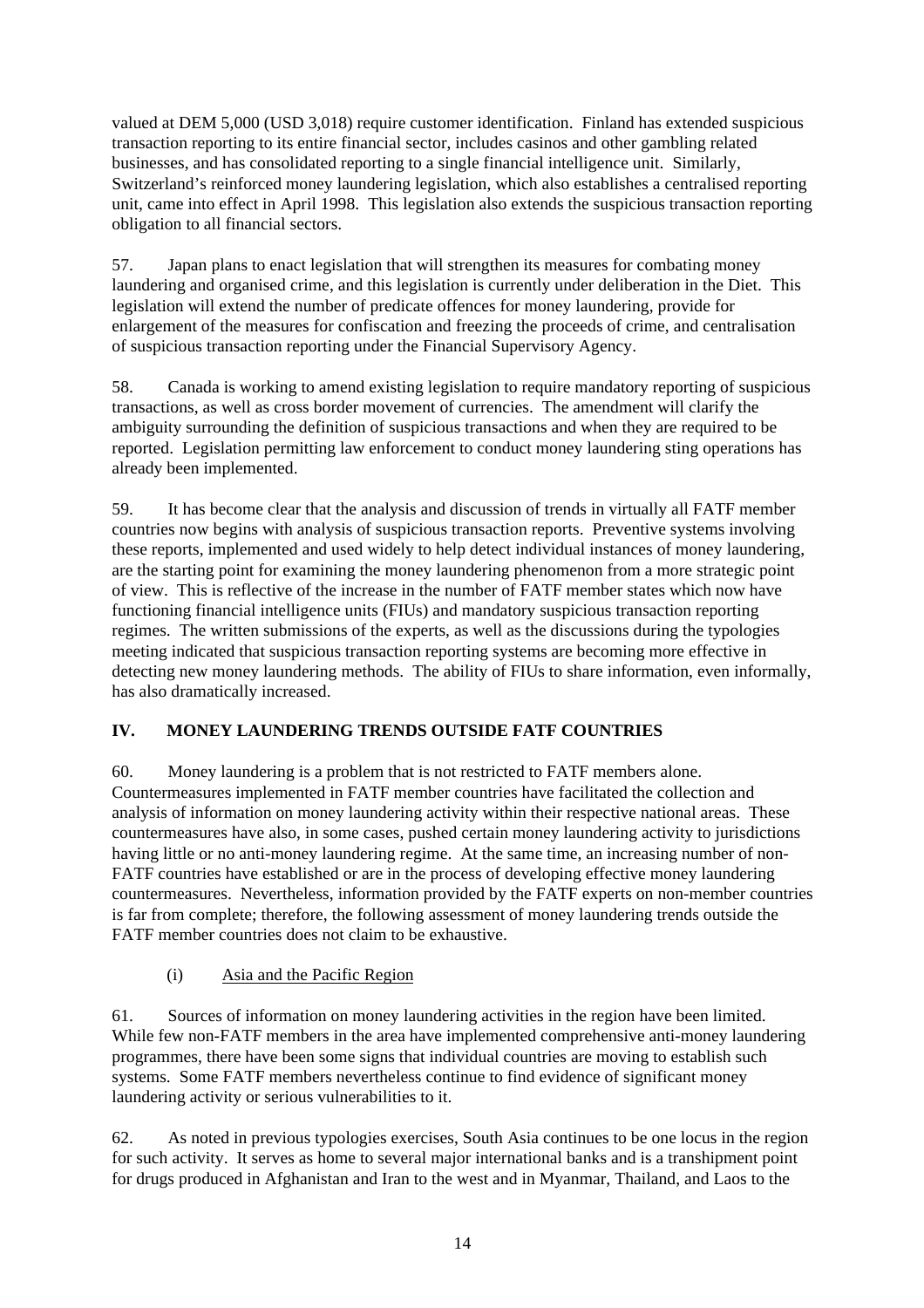east. Money laundering related to the narcotics trade, financial fraud, corruption, and other activities is believed to be carried out through both the traditional banking system and the hawala / hundi alternative remittance system.

63. In the Pacific region, a heavy concentration of financial activity related to Russian organised crime has been observed, specifically in Western Samoa, Nauru, Vanuatu, and the Cook Islands. One delegation mentioned an increasingly common scheme whereby apparently American middlemen are used to open accounts or charter banks in one of the locations. Given the increased suspicion aroused by visible Russian business activity in these jurisdictions, the laundering scheme thus operates under the cover of non-Russian linked business. Internet gambling, which generates nearly \$1.5 million a month in this region, represents a major new business trend in Western Samoa, Niue, Vanuatu, Tonga, and Fiji and another potential vulnerability for money laundering and financial crime in those jurisdictions.

64. FATF members greatly welcomed the fact that the Asia/Pacific Group (APG), this region's new anti-money laundering body, held its first typologies workshop in October 1998 in Wellington, New Zealand. Experts from 25 jurisdictions in the area and 4 international organisations met for two days to highlight the most significant money laundering issues of their particular jurisdictions, as well as the Asia/Pacific region as a whole. The Asia/Pacific Group had not yet released its final typologies report by the time of the FATF experts meeting; however, the group provided a short submission to the FATF which described some of the key findings of the APG experts.

65. The primary sources of criminal proceeds in the region were identified as trafficking in human beings and illicit drugs, gambling and the activities of organised crime groups. Some other identified sources include kidnapping, arms smuggling, hijacking, extortion, public corruption, terrorism and tax evasion. It was also noted that the perpetrators of the predicate offences commonly launder their own proceeds.

66. Among some of the methods employed for laundering, the APG experts cited the abuse of offshore financial centres and the increasing presence of solicitors, accountants, and other professionals both to set up business entities and facilitate the administration of accounts used in money laundering. Structured transactions, purchase of monetary instruments (bank drafts, cheques), and physical removal of currency or monetary instruments were also observed in the region. Criminal proceeds have been moved through the Asia/Pacific area by traditional (electronic) means, as well as alternative remittance systems. The APG experts also mentioned that criminal proceeds are often transferred out of the region under the guise of real estate or other investments, legitimate gambling proceeds, and through the use of credit and debit cards. The group expressed similar concerns to those mentioned by the FATF members regarding the development of new payment technologies.

67. FATF members welcomed the APG decision to hold an annual typologies workshop and noted that the second APG workshop will be held in Tokyo, Japan, on 2-3 March 1999. The workshop will concentrate on the use of underground banking and alternative remittance systems for money laundering purposes.

## (ii) Central America, South America, and the Caribbean Basin

68. Drug trafficking and the money laundering activity it engenders continue to be major problems in this region. While most of the countries of the Western Hemisphere have moved to enact anti-money laundering legislation, a number of jurisdictions have not fully implemented these countermeasures. Potential alliances between the region's narcotics traffickers and Russian organised crime, already detected by some FATF members, are a cause for concern, as they may further expand money laundering connections with Europe, North America, and the Pacific regions.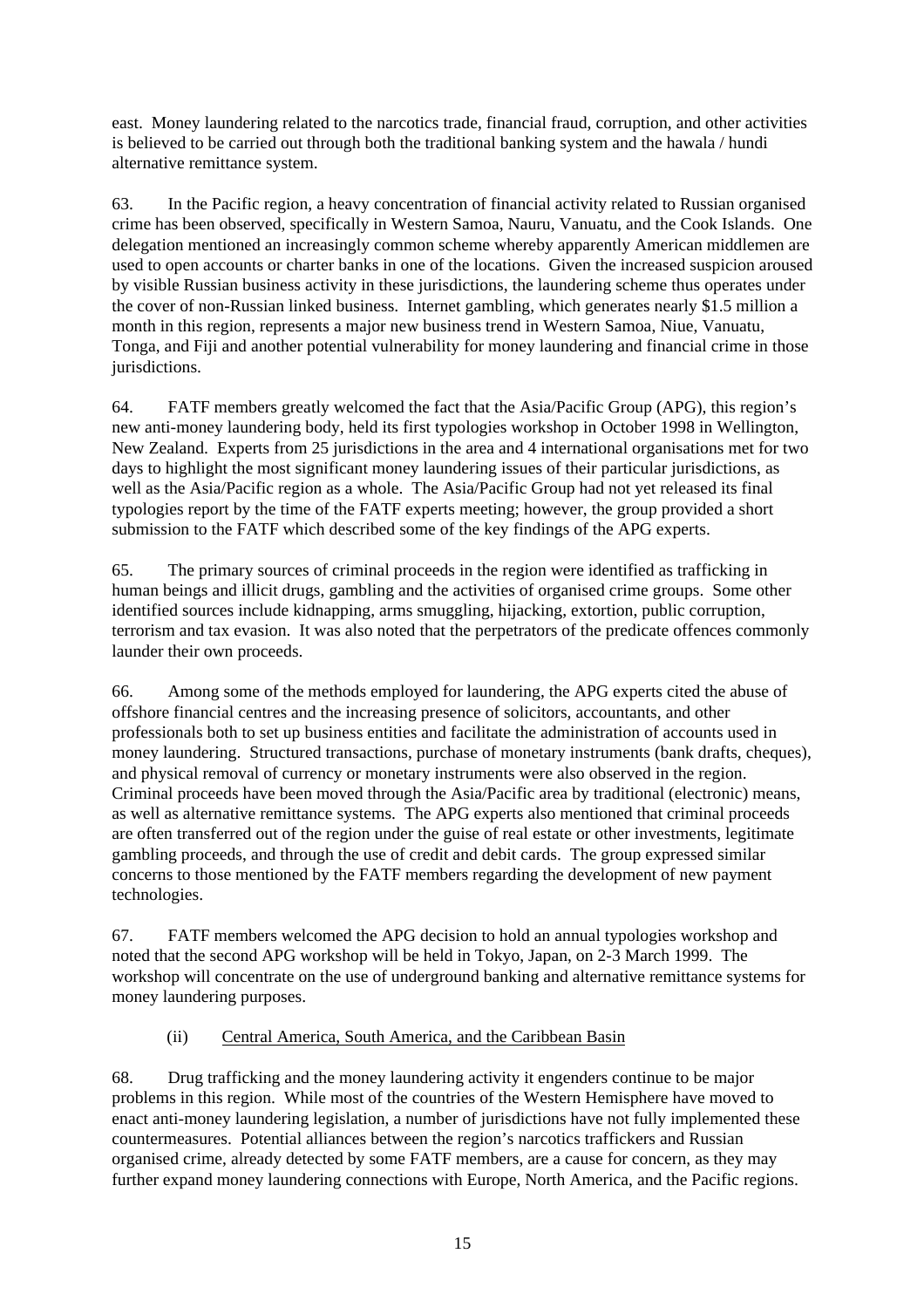69. With regard to the Caribbean area, the Caribbean Financial Action Task Force (CFATF) completed the last phases of its typologies exercise. The exercise comprised four parts conducted over a two-year period. As mentioned in last year's report, the first two phases of its exercise examining laundering activities in domestic financial institutions and through the gambling industry — took place during 1997. Since then, CFATF has undertaken an assessment of laundering as it occurs in international financial transactions conducted in both domestic and offshore financial institutions, and also the emerging cyberspace technologies. It is most encouraging to see that CFATF will organise a typologies conference on the vulnerabilities of free trade zones to money laundering activity. CFATF plans to use the conference, which will be hosted by Aruba in 1999, to develop a model free zone compliance programme and code of conduct.

70. Money laundering activity in the Caribbean region remains a significant problem due to its location near major narcotics production and consumption areas and its concentration of offshore financial centres. Antigua was again cited as particularly vulnerable due to its failure to implement fully its existing anti-money laundering legislation. Free trade zones were also mentioned as continuing targets for money laundering schemes. In one instance, wire transfers have increasingly replaced cash deposits as the means of moving illegal proceeds through the jurisdiction. St. Kitts was mentioned as being of some concern due to a reported increase in narcotics related laundering activity. Suspicious transactions have been detected within French overseas departments in the Caribbean area relating to structured deposits.

71. The laundering of criminal proceeds continues to affect the many other nations of Latin America. Narcotics trafficking remains the primary source of these proceeds. Despite steps taken by the Mexican government in the past year to address the problem, laundering activity is still of serious concern in that country. Cross-border laundering of drug proceeds between the United States and Mexico continues with currency smuggling, use of payable through accounts, bureaux de change and the black market peso exchange identified as the key laundering methods. Mexican drug cartels remain the primary force in this activity, although the Colombians still play a role. These organisations are able to operate in Mexico by taking advantage of loopholes in existing legislation. Corruption continues to hamper the country's anti-money laundering efforts.

72. Costa Rica was mentioned in connection to laundering activity through financial institutions, casinos, bureaux de change, bulk currency smuggling, and real estate investments. As reported last year, Colombia continues to see the black market peso exchange being used as the primary money laundering system by narcotics traffickers based in that country. The rising cocaine demand in Europe has reportedly resulted in an increase in funds needing to be laundered in the area and the formation of new alliances between Colombian narcotics traffickers and Russian organised crime groups.

73. With its role as a major finance and trading centre and its proximity to Colombia, Panama remains attractive to money laundering schemes. The Colón Free Zone is a key target for these laundering activities despite the extension of anti-money laundering measures to the area. Suriname is another country of the region that has an increasingly visible money laundering problem. Methods detected in that country include over-invoicing, gold purchases and account manipulation. Recently, high-level Surinamese officials have been implicated in laundering activity related to international narcotics trafficking.

## (iii) Central and Eastern Europe

74. The countries of Central and Eastern Europe remain a significant concern to FATF members. Illegal proceeds are generated by contract and privatisation fraud schemes, as well as from the extraction and production of natural resources. In Central Europe, financial institutions continue to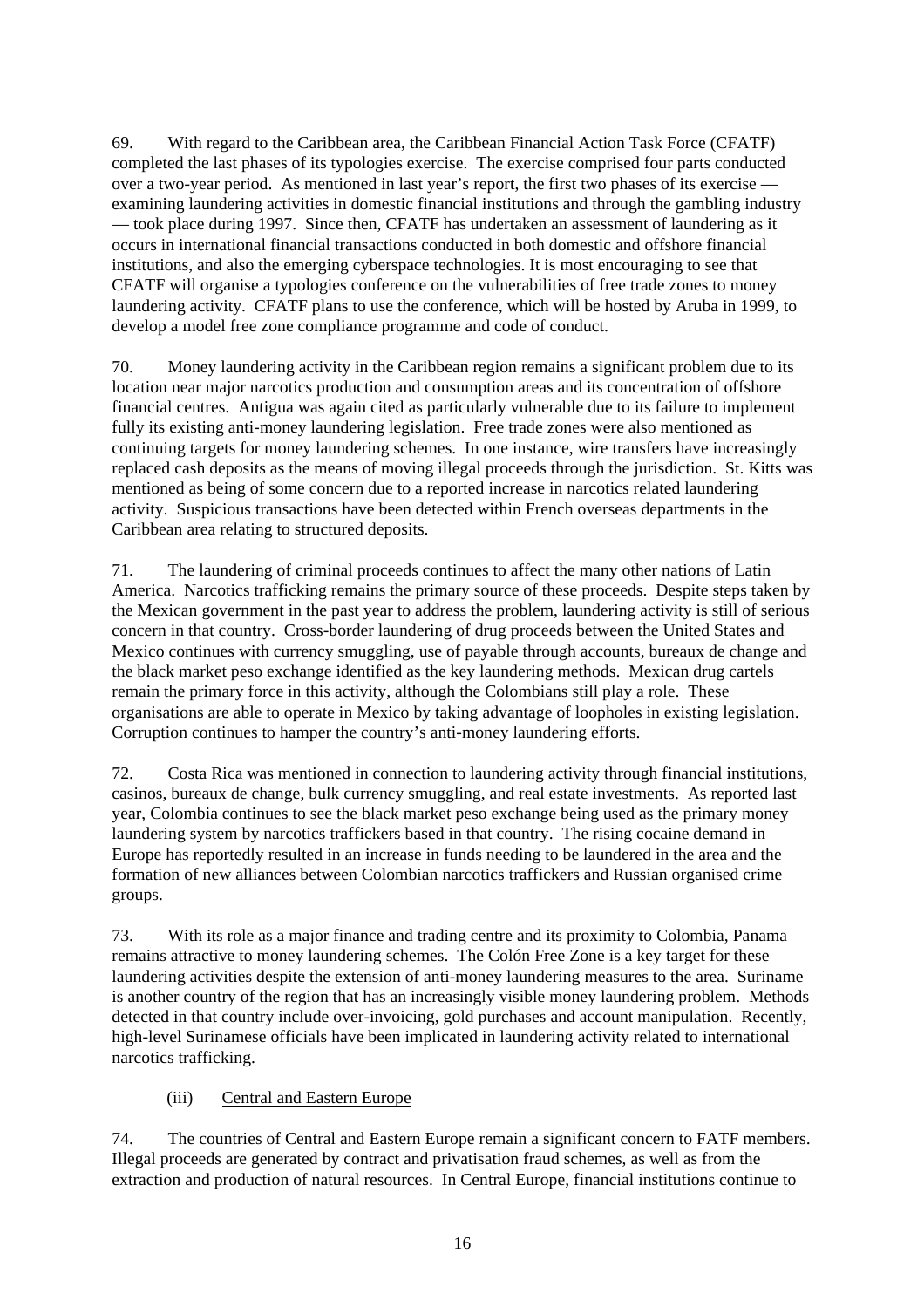be victims of fraud schemes using misrepresented collateral and carried out with the collusion of bank officials. Embezzlement of corporate funds through false contracts is also still a problem.

75. Organised crime activity operating out of the former Soviet Union area was mentioned as being of continuing concern. Many of these organised crime groups bring their criminal proceeds to the nearby FATF members in Europe where they make large real estate investments in such areas as the French and Spanish Mediterranean coast. The groups frequently transfer their funds through various offshore financial centres, such as the Channel Islands, Gibraltar, and the Caribbean area, before using the funds for these investments. The transfers are sometimes made in the name of a legitimate appearing business entity registered in an FATF member country; however, upon further investigation, it is found that the company has no place of business or bank account in the country of registry.

76. FATF members also noted their concern over potential connections of financial institutions to Eastern European organised crime. It is difficult to determine the exact role that Russian financial institutions may wittingly or unwittlingly play with regard to organised crime activity. This difficulty extends to Russian business entities, as well. One member noted that banks operating in Europe seem to be less critical when dealing with other banks even if the counterpart is Russian.

77. A number of members noted an increase in the number of couriers of Central or Eastern European origin involved in reports of unusual or suspicious transactions. These transactions seem especially prevalent with regard to operations at bureaux de change located in FATF member countries. The couriers have no known business or residence connections in the country where they attempt to conduct single transactions with relatively large amounts of cash (individual transactions range from USD 50,000 to USD 100,000). The large sums and the manner in which the transactions occur seem to indicate that these individuals are not simple tourists.

78. Central and Eastern Europe countries have made a certain amount of progress in developing, adopting and implementing countermeasures during past year. Some examples of this progress include the following: Bulgaria, Estonia, Latvia, Lithuania, and Romania have all enacted antimoney legislation. Latvia and Lithuania have operational financial intelligence units, and Poland hopes to have an operational unit in the first part of 1999. Despite its many internal problems, Russia has enacted a new criminal code that includes money laundering as a crime. The Russian anti-money laundering legislation is scheduled to be approved by the country's parliament in early 1999. Ukraine has effectively abolished anonymous accounts, and its Ministry of Justice is in the process of drafting its first comprehensive anti-money laundering laws. Nevertheless, some FATF members noted that it is still often difficult to obtain information relating to anti-money laundering investigations from certain of the countries of the region. One member mentioned that many of the Central and Eastern European countries have experienced similar frustrations in attempting to obtain information on foreign registered business entities from offshore financial centres in support of their anti-money laundering investigations.

79. FATF welcomed the further development of the Council of Europe initiative to evaluate antimoney laundering systems. The select committee set up for this purpose has adopted an evaluation process based on the one used by the FATF. Its goal is to evaluate the countermeasures in place in each of the 21 members of the committee (the non-FATF members of the Council of Europe). During the past year, the committee conducted seven mutual evaluations. The committee also held its first typologies exercise in December 1998, and it is hoped that this will become a recurring event. Indeed, the Council of Europe typologies exercise, along with those of APG, CFATF, and the FATF, should become the basis for a much clearer picture of money laundering activities throughout the world.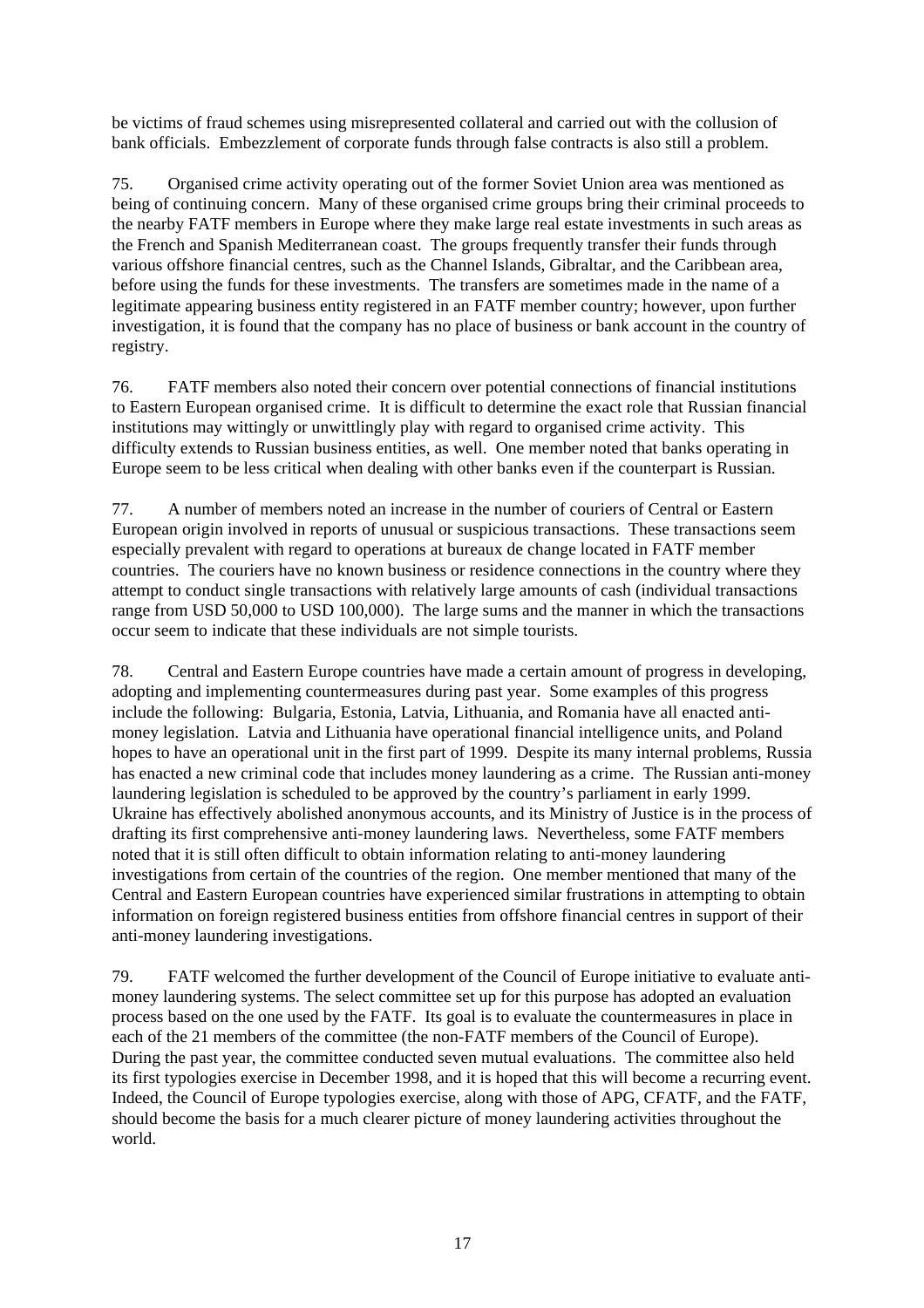#### (iv) Middle East and Africa

80. Information on laundering activities in this area of the world is extremely limited. A number of factors favourable to money laundering are known to be present throughout both regions. In the Gulf States (particularly in Bahrain), the banking and finance industries are well established on an international scale. Only a few of the jurisdictions of the region have anti-money laundering legislation. Many expatriate labourers working in the region regularly send money home by using the traditional hawala / hundi alternate remittance system, which offers more favourable rates than those of traditional banks. Gold smuggling is also reportedly used — especially by some professional criminal organisations — as a means of moving funds through the Gulf into the South Asian region. Free trade zones of the area are also likely to attract some of this laundering activity.

81. Still less is known about the Mediterranean area. The growing presence of its own financial centres and its role as a drug transit area appear to make the region vulnerable to laundering activity. Such activity involving organised crime and the diamond industry in Israel has been observed by some FATF experts. With only a few exceptions, most jurisdictions of the region are characterised by the total absence of comprehensive anti-money laundering programmes.

82. Africa south of the Sahara is also considered by many of the FATF experts to be vulnerable to money laundering, although, again, information on the region is limited. A factor which contribute to this vulnerability is the increasingly widespread activity of indigenous and, to certain extent, non-indigenous organised crime groups. These groups can operate throughout the region due to lack of strong anti-money laundering laws, combined with the endemic corruption, lack of training, and low pay of government authorities. Only South Africa has criminalised money laundering for crimes beyond those related to narcotics trafficking; however, it has yet to enact comprehensive preventive measures. In other countries of the region, it is believed that only about 20% of the population use traditional banks; thus, there is some concern about how preventive measures could be applied there.

83. FATF experts noted again the ubiquity of West African (especially Nigerian) organised crime groups in money laundering schemes that link FATF countries with the region. As noted in previous reports, fraud seems to be one of the most pervasive sources for laundered funds; however, these groups are also involved in narcotics trafficking, arms smuggling, auto theft, gemstone and ivory smuggling, and trafficking in stolen identity documents. One member noted that there were increasingly ties with some of the francophone countries of western Africa, particularly Togo, Benin, and Senegal. In general, there appears to be a growing frequency of using bureaux de change operations as a cover for converting criminal proceeds. Some groups are using bank accounts in FATF member countries as collector accounts for these proceeds. Funds from these accounts are then used for the purchase of goods that are shipped to Africa and sold as 'legitimate' imports. The holders of these accounts charge a percentage for their use but otherwise have neither interest in the source of the funds nor any direct link to the transactions.

## **V. CONCLUSIONS**

84. The London meeting of the group of experts on typologies in November 1998 was the second to undertake in-depth discussions on more focused topics. As mentioned last year and as evidenced by the written submissions of the FATF delegations, the basic techniques and mechanisms for money laundering have been well documented. This meeting examined a number of areas that had not been fully developed. It is hoped, therefore, that the purpose of these expert meetings will continue to be the identification of new approaches taken by launderers, along with significant changes in the patterns of their activity. Through this work, the FATF will acquire additional support and, one might hope, new ideas for appropriate laundering countermeasures.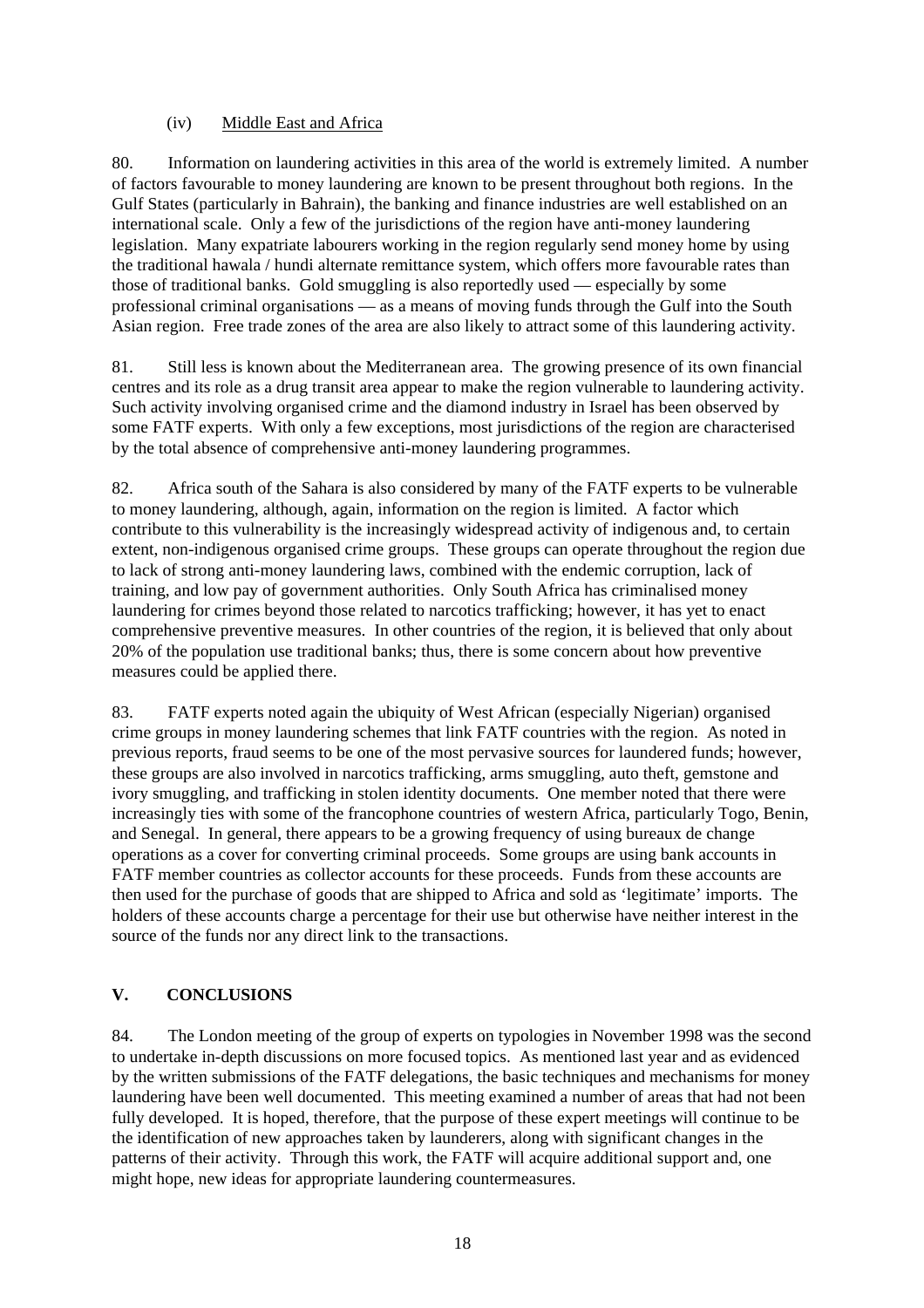85. With regard to the money laundering implications of the introduction of the euro in the eleven members of the Economic Monetary Union, experts agreed that there was a potential risk of overwhelming of existing preventive measures due to the increased burden of work for financial institution personnel during the transition phase. The experts also agreed that the introduction of the euro would be a possible opportunity to detect laundering activity. The critical time as far as risk is concerned is the period from January to June 2002, when euros in coin and paper form will replace national currencies. Existing preventive countermeasures should be adequate in detecting possible laundering activity, although a number of FATF members are taking extra steps to re-emphasise or reinforce their anti-money laundering programmes. Some experts believe that the introduction of the large denomination euro banknote (EUR 500) after 1 January 2002 could affect laundering activity by reducing the bulkiness of criminal proceeds when transported.

86. Non-cooperative jurisdictions or territories remain a continuing area of concern to FATF members. The inability to obtain relevant information on the beneficial owners of foreign legal entities — shell companies, international business corporations, offshore trusts, etc. — represents one of the major roadblocks to successfully detecting, investigating and prosecuting suspected international money launderers. There is the need to foster increased awareness of this problem and exert pressure on certain offshore financial centres in international fora where appropriate. The efforts of the FATF ad hoc working group on non-cooperative countries — both FATF and non-FATF members — will be most welcome in this area.

87. Rapid development and growing consumer acceptance of smartcards, on-line banking, and ecash continue to be the hallmark of these new payment technologies. As recently as two years ago, many of these systems were not yet beyond the prototype stage, and the potential implications on laundering activity were seen as theoretical. Smartcards are beginning to move beyond testing, and on-line banking is already a reality in a few FATF member countries (and potentially available world-wide through the Internet). The abuse of these systems by launderers is no longer a distant possibility. FATF experts noted that certain money laundering countermeasures could be easily added to the systems; however, decisions to do so have been left to the system developers. Without consistent standards and appropriate regulatory oversight, these new payment technologies will remain highly vulnerable to money laundering activity.

88. Awareness of the potential role of the gold market — and, by extension, of other high-value commodities markets — is growing among FATF member countries. Transactions involving gold are increasingly found in money laundering schemes and are often an integral part of money movements through various parallel banking systems, such as the hawala / hundi system discussed during this typologies meeting. It was emphasised that these money laundering schemes are not limited to any single region of the world. Nevertheless, the particular focal point of gold dealers in the Gulf States for hawala / hundi money movements to and from the South Asia region should be noted.

89. The experts noted the apparent increasing trend for professional services providers accountants, solicitors, company formation agents, and other similar professions — to be associated with more complex laundering operations. These professionals set up and often run the legal entities that lend the high degree of sophistication and additional layers of respectability to such money laundering schemes. Operating not only in certain offshore locations where they are protected behind a wall of strict confidentiality, these professionals sometimes also provide similar services within FATF member countries themselves. Currently, only a few FATF members impose an obligation on professional services providers to report suspicious transactions. Those members that do have this requirement are not always satisfied with the amount of reporting that takes place from this sector, although the quality of individual reports in some cases appears to justify the need for such reporting.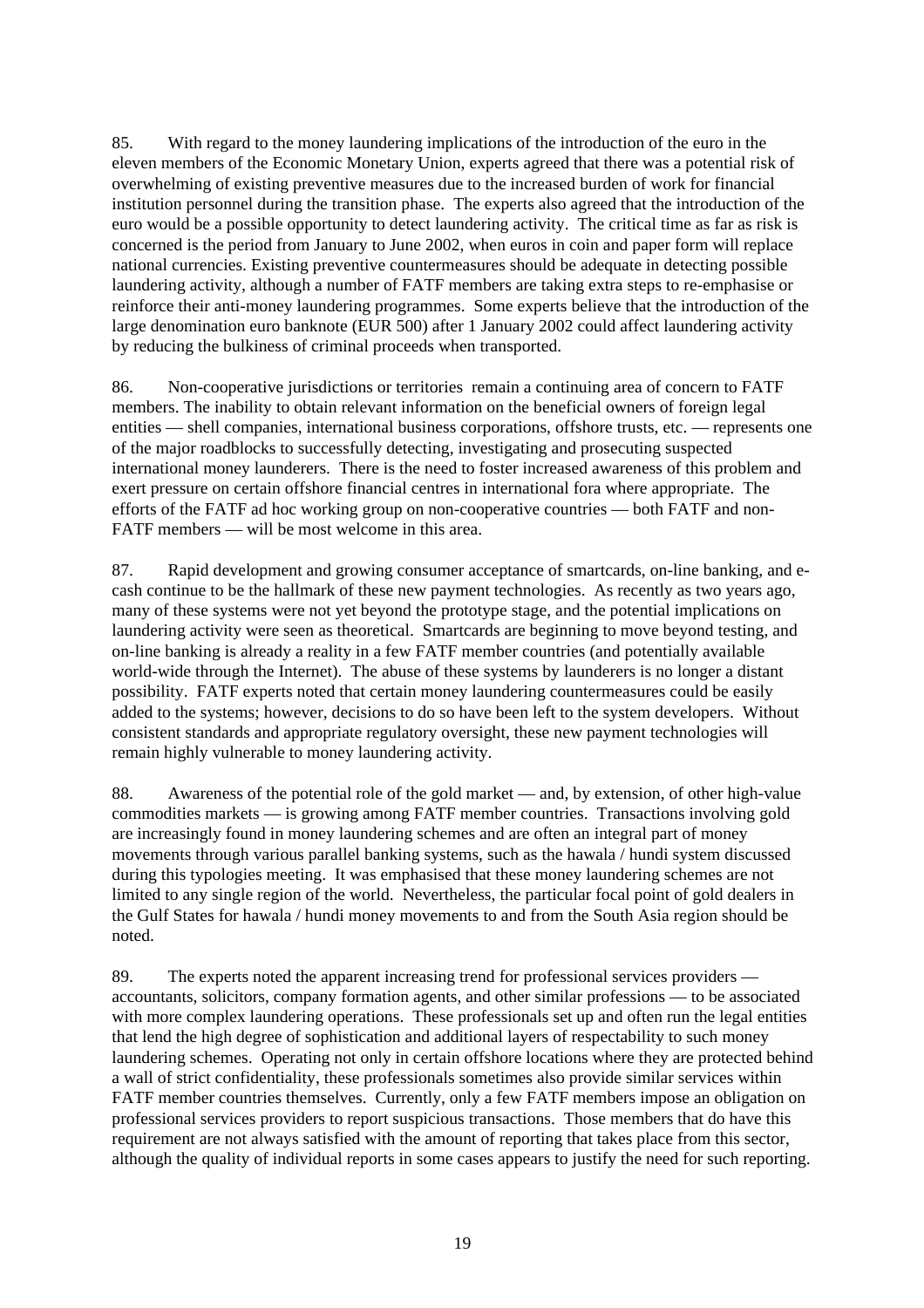90. Lastly, this meeting of experts on money laundering typologies has shown in another way the utility of the preventive measures put in place to counter money laundering. The analysis and discussion of methods and trends in virtually all FATF member countries began with analysis of suspicious transaction reports. These systems, implemented to help detect individual instances of money laundering have now become the starting point for examining the phenomenon from a more strategic point of view. Given the insight that this source of information provides to the state of money laundering in a particular jurisdiction, this use of STRs is an encouraging development.

10 February 1999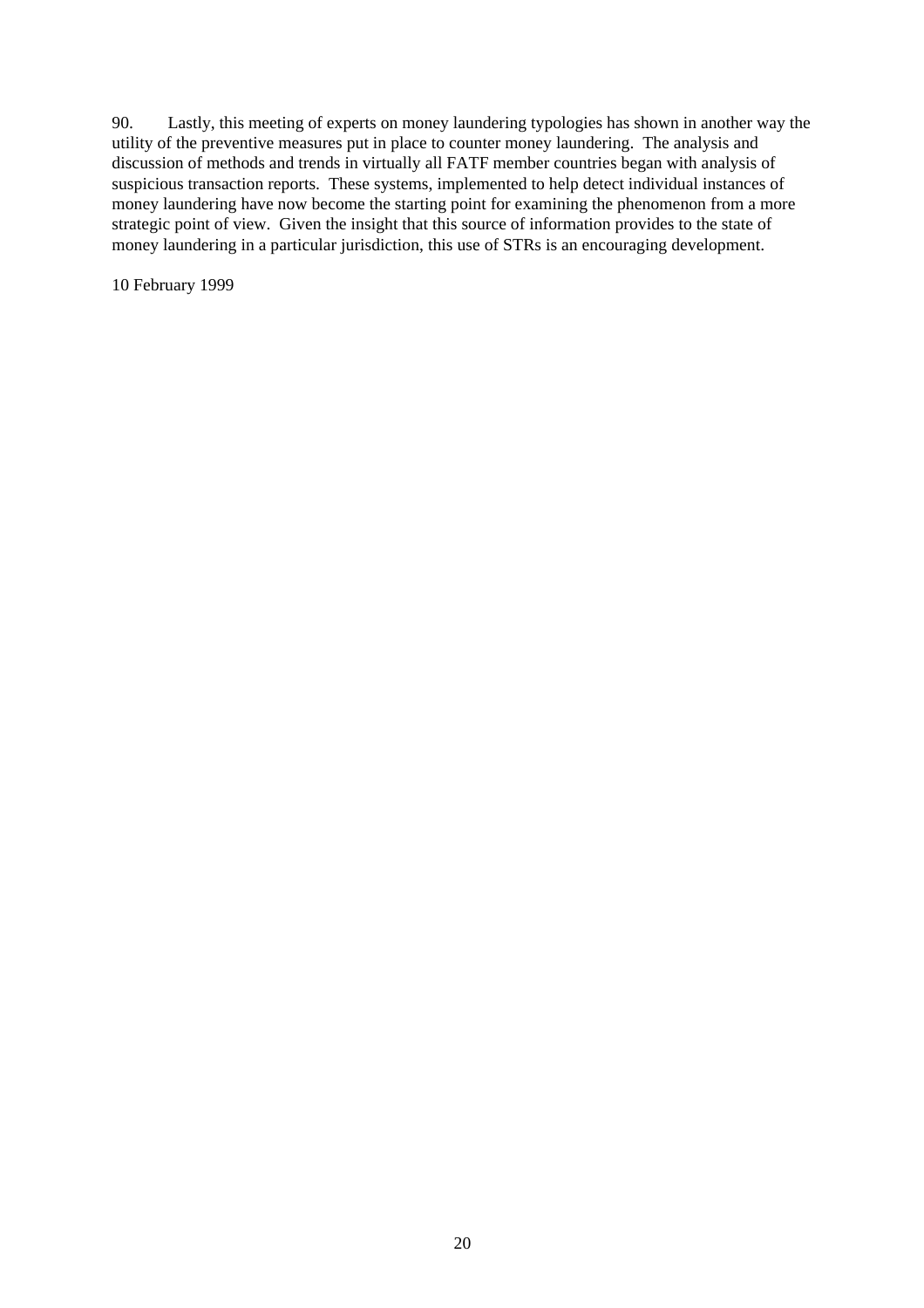## **ANNEX TO THE 1998-1999 FATF REPORT ON MONEY LAUNDERING TYPOLOGIES**

#### **Selected cases of money laundering**

| <b>Case <math>N^{\circ}</math> 1:</b> Accounting firm                                                                |
|----------------------------------------------------------------------------------------------------------------------|
| <b>Case N° 2:</b> Structuring scheme                                                                                 |
| <b>Case N° 3:</b> Gold smuggling                                                                                     |
| <b>Case <math>N^{\circ}</math> 4:</b> Insurance policies and real estate                                             |
| <b>Case <math>N^{\circ}</math> 5:</b> Front companies                                                                |
| <b>Case <math>N^{\circ}</math> 6:</b> Money transfers                                                                |
| <b>Case <math>N^{\circ}</math> 7:</b> Offshore financial centres, solicitors, and other financial services providers |
| <b>Case <math>N^{\circ}</math> 8:</b> Front companies, insurance, and bureaux de change                              |
| <b>Case <math>N^{\circ}</math> 9:</b> The derivatives market: a typology                                             |

#### **Case Nº 1**

#### **Accounting firm**

#### Facts

Beginning in May 1994, two alleged narcotics traffickers used an accounting firm to launder criminal proceeds generated from amphetamine sales. The 'clients' of the firm would on a regular basis hand their accountant cash in brown envelopes or shoe boxes for which no receipt was issued. The funds were then stored in the accountant's office until he decided how they could be introduced into the financial system and laundered. At any one time, there were between USD 38,000 and USD 63,000 stored in the accountant's office.

The law enforcement agency investigating the matter found that the accountant established company and trust accounts on behalf of his clients and opened personal bank accounts in the names of relatives. He then made structured deposits to those accounts with the funds received from the alleged traffickers. Additionally, he transferred approximately USD 114,000 overseas — again, using structured transactions — to purchase truck parts, which were later brought back into the country and sold at a profit, and also used some of the funds to purchase properties. The accountant and three of his colleagues (who were also implicated in the scheme) reportedly laundered approximately USD 633,900 and received a 10% commission for his services.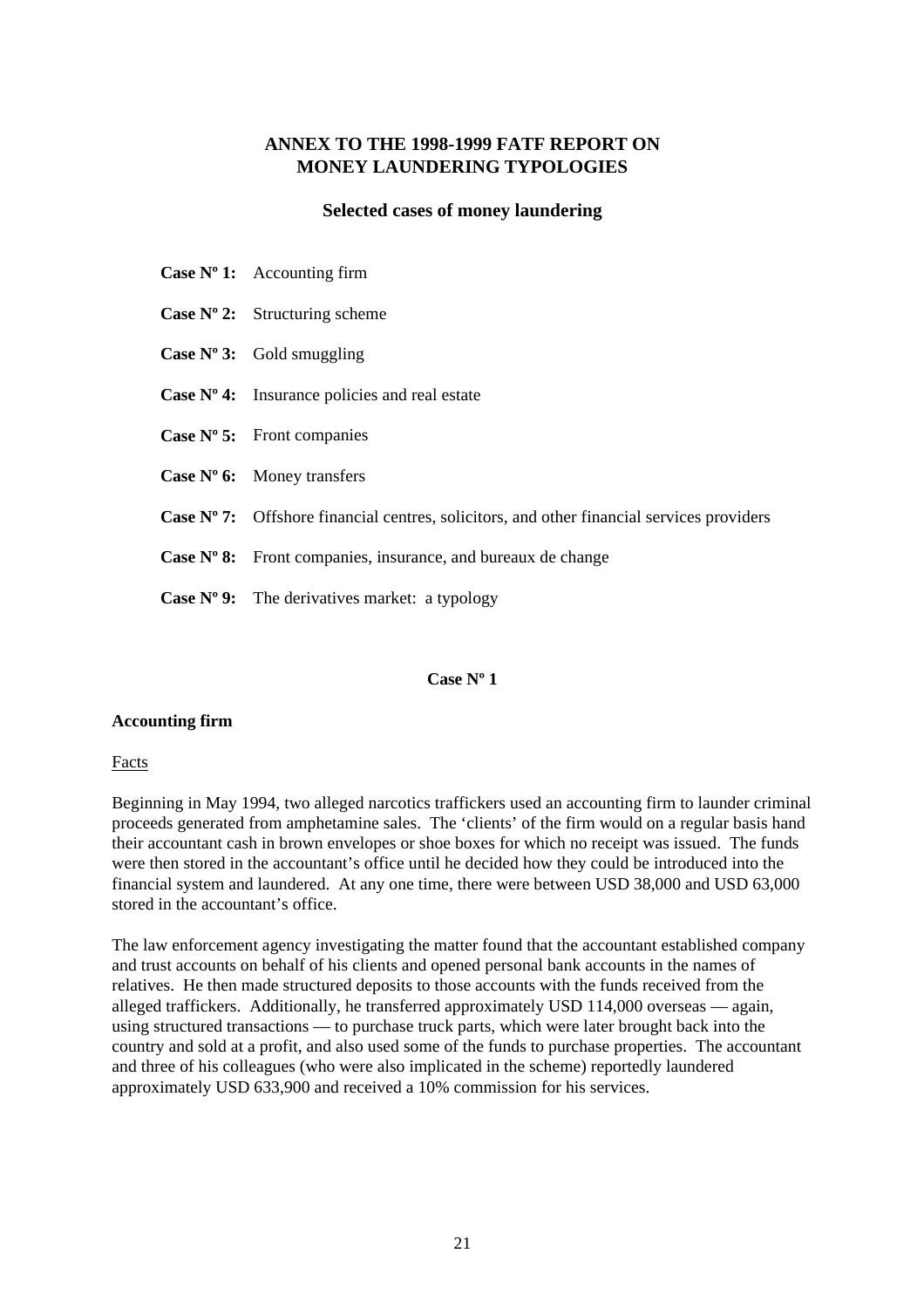#### Results

The accountant and his colleagues are believed to have acted from the beginning with the suspicion that the clients were involved in illegal activities. Even after obtaining further specific knowledge of his clients' involvement in narcotics trafficking, he and his associates allegedly continued to facilitate money laundering.

#### Lessons

This case highlights the key role that financial experts can play in the laundering of criminal proceeds. Many of the services provided (establishment of specialised accounts or business entities, making real estate investments) are potential money laundering mechanisms that may be beyond the abilities of the less sophisticated criminal.

#### **Case Nº 2**

#### **Structuring scheme**

#### Facts

This case came to the attention of the police through an informant. An individual residing in a small town deposited the equivalent of USD 1,038,354 over a three year period into three financial institutions. The institutions involved were two of the country's major banks and a credit union. Nearly 95% of the deposits were made in cash. The account holder into whose accounts the deposits were made was the citizen of a neighbouring country where there had been an outstanding arrest warrant against him since 1982.

During the investigation, it was determined that the employees of the financial institutions had been suspicious of the account activity. They had noticed, for example, that some deposits were made in brown paper bags through the night deposit drawer, yet they did not disclose this information to authorities. Funds deposited into the accounts were ultimately transferred to the account holder by his writing cheques on these accounts.

#### Results

Whether or not suspicious transactions were reported was unfortunately left to the discretion of the financial institution. In this case, the institution employees could not be found to have violated any rules. Due to a lack of vigilance on the part of financial institution employees, even to very obvious suspicious financial activity, an individual was able to launder a substantial sum of money.

#### Lessons

This example reinforces the need to ensure that financial institution employees know what sort of financial activities might be suspicious and thus worthy of reporting. This case illustrates the advantage of mandatory suspicious transaction reporting. Having such an obligation provides an additional incentive for financial institutions to ensure that their employees have thorough knowledge of what constitutes suspicious financial activity. Furthermore, once in place, mandatory suspicious transaction reporting serves as a deterrent for some of the relatively unsophisticated laundering schemes as described here.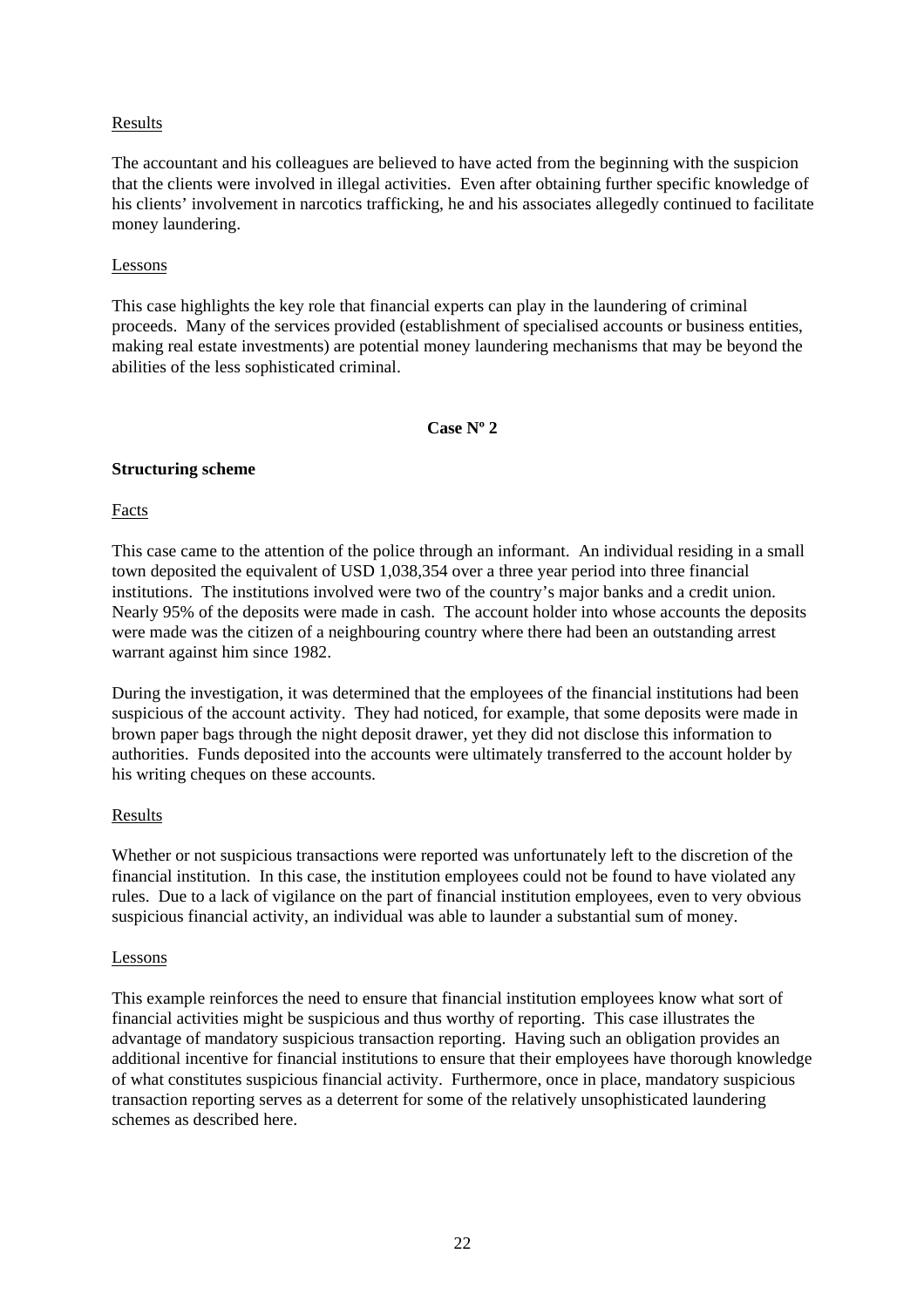#### **Case Nº 3**

#### **Gold smuggling**

#### Facts

In 1997, a financial intelligence unit (FIU) in country A received various suspicious transaction reports involving nationals from Scandinavian countries. These individuals were making large purchases of gold in their own names using cash in the currencies of their home countries. The transactions were conducted at various financial institutions in country A.

Initial examination of the disclosures indicated that the Scandinavian nationals had neither an official address nor any known legal activity in country A. Information obtained from police and FIUs in their countries of origin revealed that some of the participants in the scheme had outstanding arrest warrants for serious tax fraud. The individuals were suspected to have purchased gold in country A and elsewhere (where the value added tax rate on gold is lower). They then sold the gold in their home countries via various companies.

The suspicious transactions initially appeared to be separate incidents; however, they were grouped together based on such factors as profile of the participants, financial organisations target, and the dates of the transactions. At one of the bureaux de change where the transactions took place, examination of numerical sequence of exchange statements and gold sales invoices provided further information on the methods used by the Scandinavian nationals. For example, the suspects would sometimes conduct their transactions together, and at other times they split up their funds and conducted identical operations on the same day with a series of targeted financial institutions. The co-ordination among seemingly separate transactions seems to indicate that participants in the scheme were all likely couriers for the same organisation.

#### Results

Given the suspicious nature of this group transactions, the dossier was passed over to the public prosecutor in country A. The dossier also contributed useful evidence to ongoing investigations on the home countries of the suspects.

#### Lessons

Criminal organisations that are willing to devote the human resources to spreading their laundering operation over a larger geographic area are thus more likely to go undetected. This scheme would not have been detected if the various suspicious transaction reports could not have been brought together and compared. Likewise, the full picture of the scheme could not have been developed had there not been information sharing with foreign counterpart authorities.

#### **Case Nº 4**

#### **Insurance polices and real estate**

#### Facts

An insurance company informed an FIU that it had underwritten two life insurance policies with a total value of USD 268,000 in the name of two European nationals. Payment was made by a cheque drawn on the accounts of a brokerage firm in a major EU financial market and a notary in the southeastern region of the country.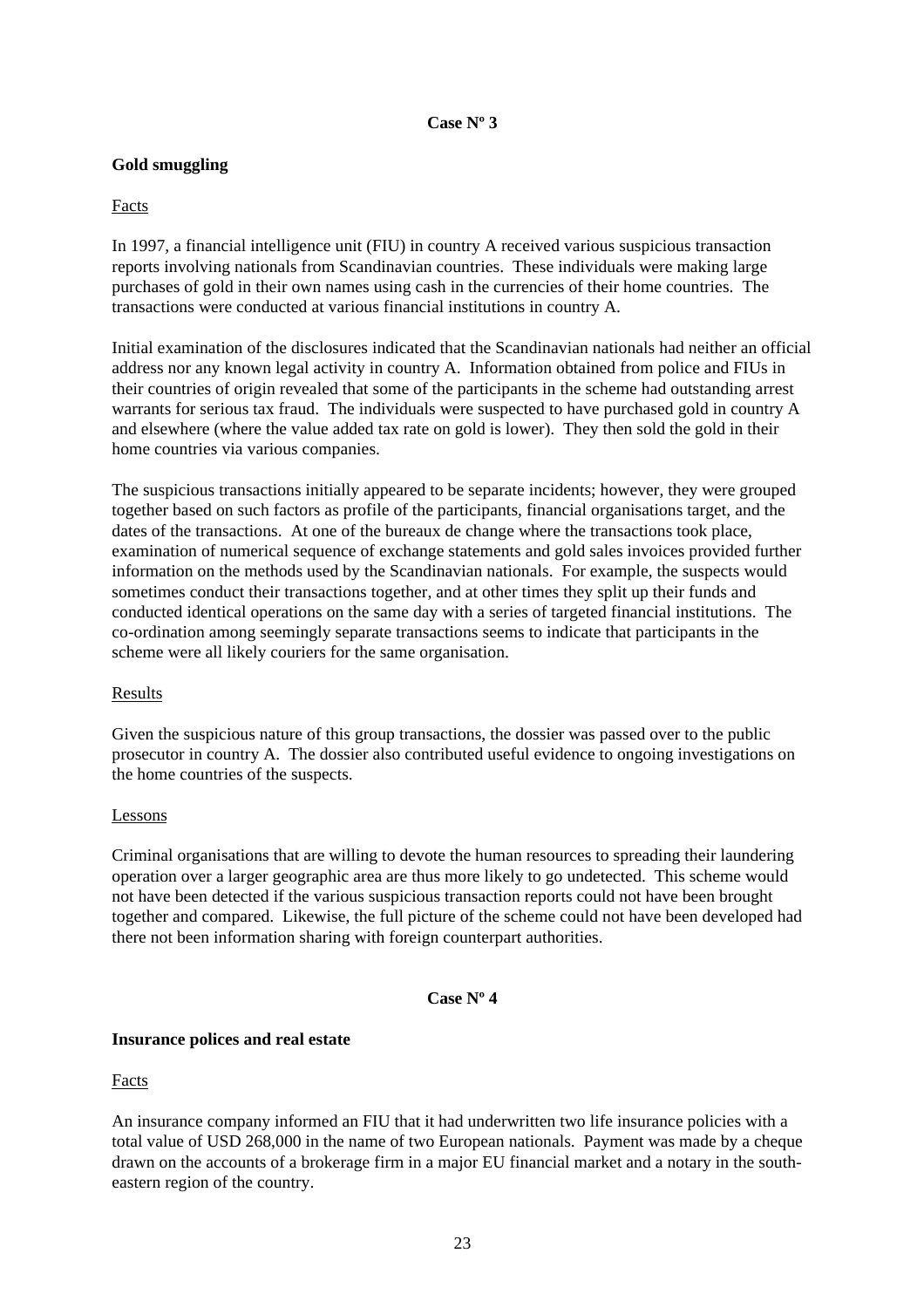The two policies were then put up as collateral for a mortgage valued at USD 1,783,000 that was provided by a company specialising in leasing transactions. As the policyholders did not pay in their own name, the issuer contacted the brokerage firm in order to discover the exact origin of the funds deposited in its account. It was informed that the funds had been received in cash and that the parties concerned were merely occasional clients.

The parties — two brothers — were known to a law enforcement agency through a separate investigation into the illegal import and export of classic automobiles. Moreover, two individuals with the same surname were suspected by the same agency of drug trafficking and money laundering.

#### Results

This case has not yet been passed to the prosecutorial authorities.

#### Lessons

This example shows the necessity for non-bank financial businesses (in this case insurance companies) to be aware of what constitutes suspicious financial activity. It also demonstrates the critical need for effective co-ordination between the information contained in suspicious transaction reports and law enforcement information.

**Case Nº 5**

#### **Front companies**

#### Facts

An FIU in country B received a report of a series of suspicious transactions involving the bank accounts of a West African citizen and his businesses, which specialised in industrial fishing. These accounts were opened in banks located in country B and consisted primarily of money changing operations. The businessman also owned several residences in his home country and in the capital region of country B. The companies that he jointly managed all had the same address in his home country.

The personal account of the West African businessman received a number of transfers from accounts in another European country and in his home country (over USD 2 million from 1995 to 1996). The business accounts of the companies received transfers from several business entities based in Europe which were ostensibly linked to fishing related activities (over USD 7 million from 1994 to 1997). The transfers out of the account (estimated at nearly USD 4 million over the same period) were made to various companies whose business was (according to official records) connected with maritime activity and to other individuals.

The FIU's analysis showed that the income of the West African companies concerned was grossly disproportionate to reported sales. In fact, the account transactions seemed to have little to do with industrial fishing (i.e., foreign currency sales, transfers from the bank accounts of European residents, transfers between the personal account of the West African businessman and his businesses, transfers between these businesses and those of Europe-based partners).

Furthermore, according to additional information received by the FIU, one of the partners of the West African businessman, a co-manager of one of the companies, was suspected of being involved in several financial offences in Italy. This individual reportedly had close associations with two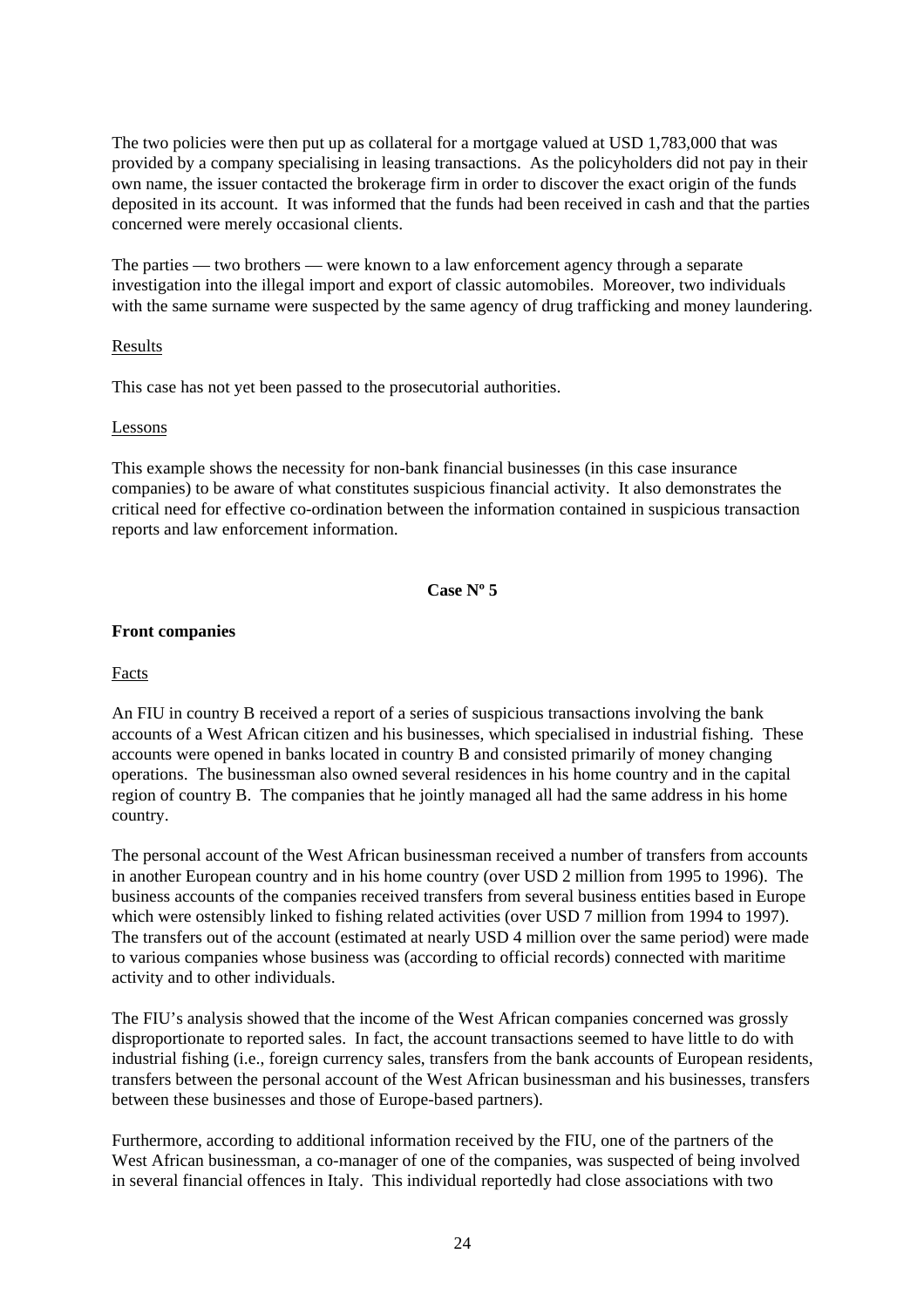Italian organised crime figures, and his Italian businesses have become the target of investigation into money laundering in that country. Still another business partner of the West African businessman appears also to be involved in financial and fiscal offences.

#### Results

This case has not yet been passed to prosecutorial authorities.

#### Lessons

Given the unusual account transactions and the lack of a clear economic connections for some of the business activities, the operations described in this example very likely constitute a money laundering scheme to conceal the illegal sources of proceeds derived from various criminal activities. This case gives further support to the need for analysis of information from a variety of sources (suspicious transaction reports, financial institutions, company registries, police records, etc.) in order to gain a full picture of a complex laundering scheme.

## **Case Nº 6**

#### **Money transfers**

Facts

In July 1997, the police arrested the leader of an Iranian drug trafficking group, suspect A, for possessing stimulants and other kinds of drugs. The subsequent investigation revealed that the suspect had remitted part of his illegal proceeds abroad.

A total of USD 450,000 was remitted via three banks to an account on behalf of suspect A's older brother B at the head office of an international bank in Dubai. Transfers were made on five occasions during the two months between April and June 1998 in amounts ranging from USD 50,000 to USD 150,000).

Another individual, suspect C, actually remitted the funds and later returned to Iran. On each occasion, C took the funds in cash to the bank, exchanged them for dollars, and then had the funds transferred. Each of the transactions took about one hour to conduct, and the stated purpose for the remittances was to cover 'living expenses'.

## Results

Suspect A was initially charged with violating provisions of the anti-narcotics trafficking law. The money transfers revealed during the investigation led to additional charges under the anti-money laundering law. This was the first time that anti-money laundering provisions had been applied to the overseas transfers criminal proceeds. Court proceedings for this case are on-going.

#### Lessons

This case represents a classic example of a simple money laundering scheme and is also a good example of a case derived not just from suspicious transaction reporting but also as a follow-up to traditional investigative activity.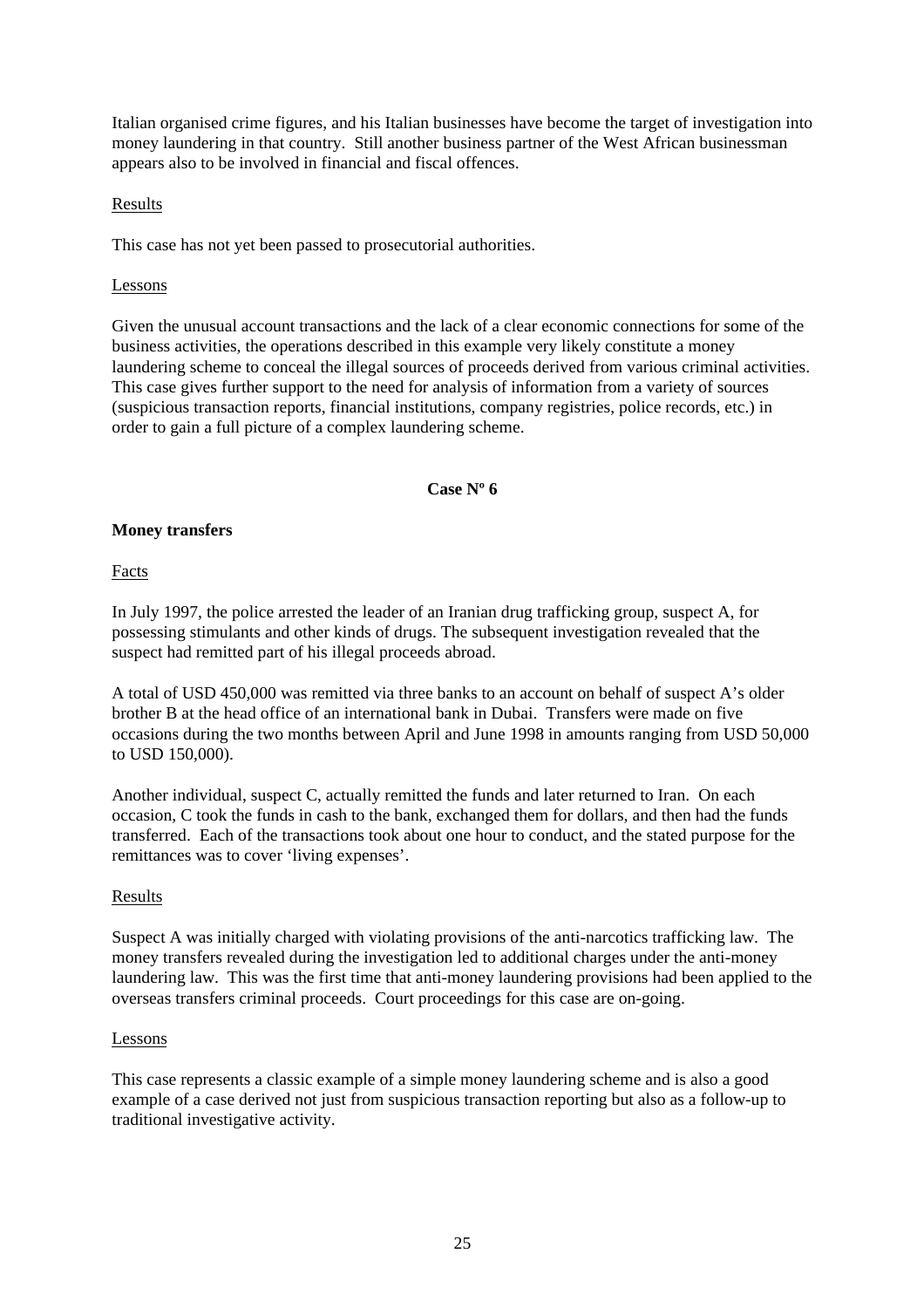#### **Case Nº 7**

#### **Offshore financial centres, solicitors, and other financial services providers**

#### Facts

In December 1997, M-Bank, acting as an international clearing bank, received a wire transfer for USD 1.4 million that appeared to originate from a UK law firm. The transfer was to be credited to the account of 'AZ Brokerage International, Ltd.' in G-Bank.

Due to the initials used in the company's name, M-Bank suspected that AZ Brokerage International, Ltd. might be a controlled by Mr. 'AZ', who was known to be involved in dubious financial activities. The bank also knew that Mr. AZ had served two years in a foreign prison for his connections to a false monetary instrument scheme and that his personal assets were subject to bankruptcy proceedings.

M-Bank decided to make a suspicious transaction report to the FIU, and, at the same time, they informed G-Bank of their suspicion. G-Bank subsequently disclosed to the FIU that Mr. AZ was operating a number of accounts opened under the names of various companies, including AZ Brokerage International, Ltd.

Preliminary inquiries made by the FIU revealed, among other things, the following:

- A third financial institution, D-Bank, had submitted a report to the FIU a few weeks earlier. The report stated that D-Bank had concluded its banking relationship with Mr. AZ after having received several 'suspicious approaches' from him and from foreign sources.
- Mr. AZ appeared to be the principal of 20 legal entities registered in the national company registry. All of these business entities operated from his home address.
- The names of the businesses indicated involvement in various types of financial activity, such as 'AZ Fiduciary & Nominees', 'AZ Investment & Finance', 'AZ Insurance Guaranty Fund', etc.
- The holding company, AZ Holding, Ltd. was stated to have a fully paid share capital of 20 million USD confirmed by the company's state authorised accountant.
- None of the companies were licensed to provide any type of financial or brokering services in the country of registry, according to the financial supervisory authority.

The FIU requested that the banks disclose additional information on their banking relationship with Mr. AZ or legal entities controlled by him. G-Bank was further requested to freeze the amount of 1.4 million USD as soon as it was credited to the account controlled by Mr. AZ. This additional information revealed that a number of deposits had been made to the relevant accounts prior to the FIU disclosures. All deposits were made by international wire transfer, and the largest amounted to USD 1.5 million. Most of the funds received had been immediately used to purchase bank drafts that were sent to individuals and companies in the United Kingdom and the United States. It was also noted that the purpose of one wire transfer to a US law firm was stated as being a 'legal fee for establishment of AZ Merchant Bank'.

The above mentioned information was submitted to a criminal investigation team, and the next day Mr. AZ requested that G-Bank transfer several hundred US dollars to an offshore bank account in the name of an individual. The transaction was stopped, and Mr. AZ was arrested as he was due to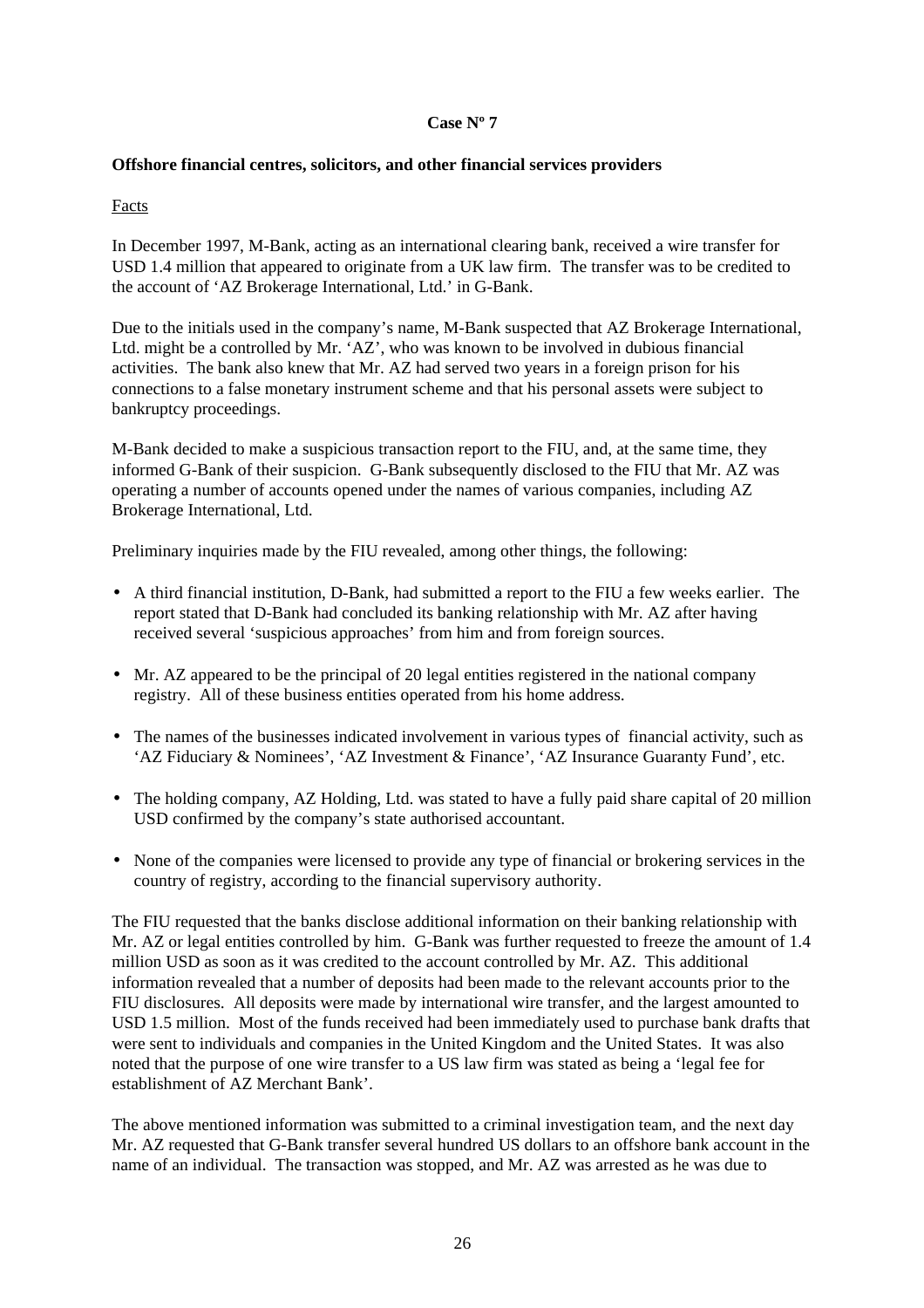depart on holiday to the Caribbean where he had planned to meet with several apparently associated individuals.

Documents subsequently seized provided the following information:

- The stated share capital of AZ Holding, Ltd. was based on a Certificate of Deposit with the face value of USD 20 million and issued by a Panamanian financial institution.
- Mr. AZ, in addition to the business entities registered in his country, also held beneficial and formal positions in a number of business entities incorporated in several offshore jurisdictions, including 'AZ Private Bank, Ltd.' registered in Antigua.
- The name of the above mentioned 'AZ Merchant Bank, Inc.' had been changed to 'AZ Banque de Commerce, Inc.' on the advice of the solicitor that later arranged for US incorporation.
- Mr. AZ claims to provide various types of financial services, including private banking and issue of 'proof of funds' for use in various types of high-yield investment programmes, etc.
- A large number of foreign clients mainly from Eastern Europe and the United States had made the initial payment in amounts between USD 5,000 and USD 50,000 to get access to his services.

After the arrest of Mr. AZ, the investigation team was contacted and later visited by several individuals who claim to represent the beneficiaries of three of the deposits amounting to nearly USD 3.5 million— including USD 1.6 million that had been frozen. However, no beneficial party was prepared to make a formal statement or to provide documentary evidence of the source of the funds. No formal claims for the release of the seized funds had been received eleven months after the investigation began.

#### Results

Mr. AZ was released from custody during the on-going investigation. It appeared, however, that he immediately resumed the same business upon his release. The investigative authority has recently requested the assistance of foreign law enforcement authorities in their investigation regarding USD 20 million that had been transferred from an offshore financial centre to the account of one of Mr. AZ's companies.

#### Lessons

This case illustrates how financial services providers operating in one country or through an offshore financial centre may facilitate money laundering, as well as legitimate business transactions. With any one jurisdiction having only one part of the picture, it is difficult to determine exactly how the whole scheme works. The fact that, after blocking the transfer of funds for eleven months, there were still no concrete claims from the beneficial owners for their return is also a further indication that the funds may not have been of strictly legal origin. This case is also a good example of how financial institutions can work with each other and anti-money laundering authorities to pull together a picture of the suspected laundering scheme.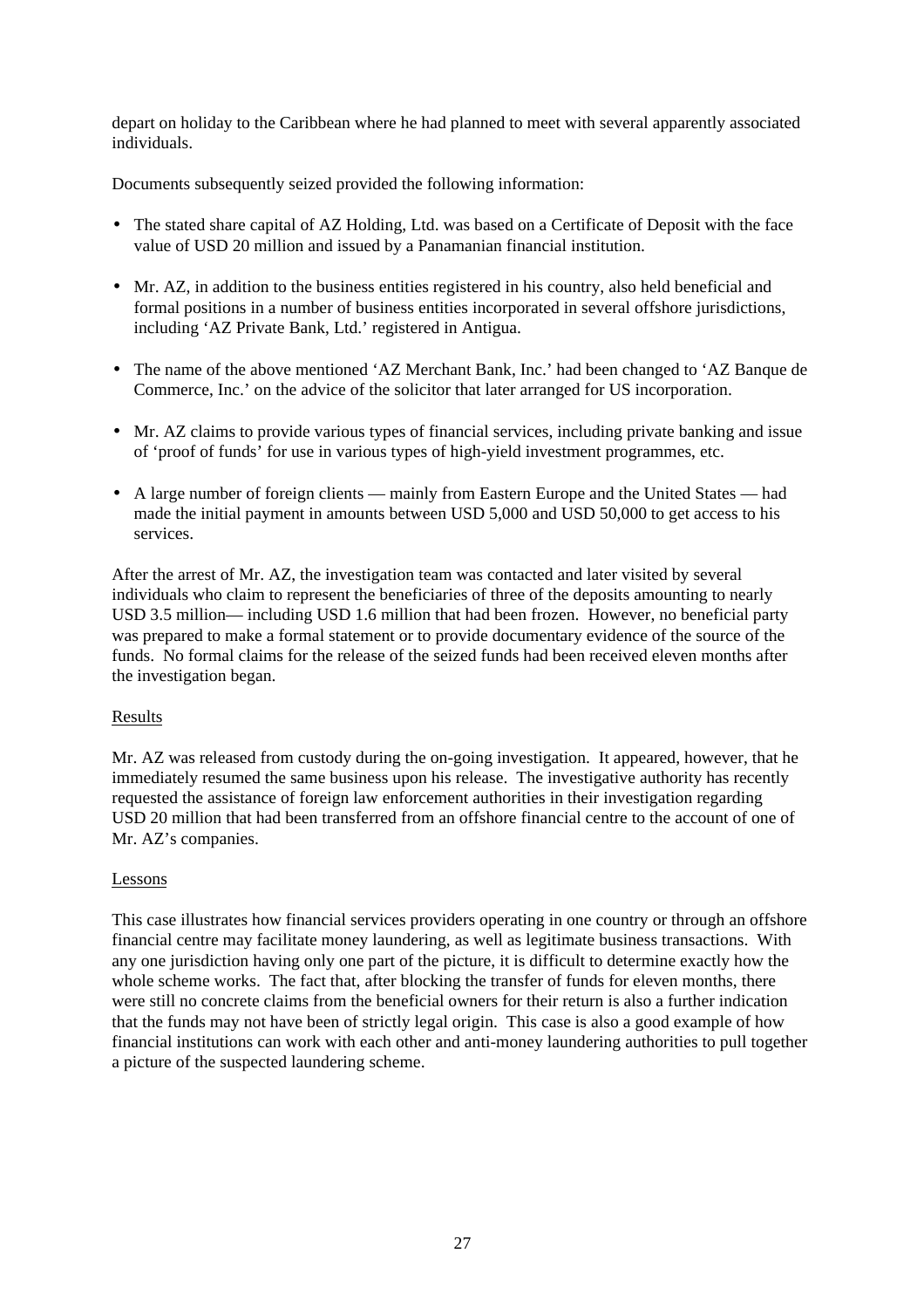#### **Case Nº 8**

#### **Front companies, insurance, and bureaux de change**

## Facts

An FIU received a suspicious transaction report from an insurance company that specialised in life insurance. The report referred to Mr. H, born and resident in a Latin American country, as having recently taken out 'two sole premium life insurance policies for a total amount of USD 702,800'. Subsequent information provided to the FIU indicated that the policies premiums had been paid with two personal cheques made out by a third party and drawn against a major bank. The third party, Mr. K, was also a resident in the same Latin American country although not a national of that country. Further checks at Mr. K's bank revealed that both he and Mr. H had signature authority on two business accounts, Sam, Ltd. and Dim, Ltd.

Examination of the accounts showed, especially in Mr K's account, that transactions were carried out on behalf of Mr H. Thus, the account had received funds from abroad and had also been used for other financial products besides the life insurance policies. Indeed, ten cheques in US dollars drawn against American banks and issued by two bureaux de change operating out of the Latin American country where the two men resided, had been deposited into Mr K's account. The value of these cheques totalled USD 1,054,200.

This activity appeared to show that the funds had been used to pay the insurance premium on Mr. H's life and to acquire stakes in investment funds, also for Mr. H, amounting to another USD 210,840. There were also other related transactions in the accounts of the two companies and Mr H's personal account. Cash or cheque transactions for amounts between USD 14,000 and USD 70,000 were among the related transactions. In one instance, a cheque was drawn of the Sam, Ltd. account for USD 63,300 on the day following the deposit of USD 70,280 in cheques into Mr K's account.

Checks into the backgrounds of Mr. H and Mr. K revealed that Mr. H was suspected of being involved in cocaine trafficking in Latin America. Mr. K had some minor violations (writing bad cheques, etc.); however, he had no serious criminal background. The business activities and backgrounds of Sam, Ltd. and Dim, Ltd. were also looked at. In both instances, the companies had been incorporated with a stock capital of USD 36,400 in which Mr. H and Mr. K had a 50% interest and were joint directors. Queries made at the 'Balance of Payments Office' as to foreign collection and payment revealed a total absence of operations in the previous two financial years.

## Result

It appeared, therefore, that Mr. K was being used as the front man for Mr. H's efforts to move funds out of his country of residence. For greater security of the scheme, firms under their control were established that did not perform any corporate or commercial activity. Mr. H received the funds deposited in Mr. K's account through the sole premium insurance policies and shares in investment funds that had been paid for by that account, as well as through indirect income from the companies mentioned. In this case, the FIU believed there to be sufficient signs of money laundering and therefore passed the matter on to prosecutorial authorities.

#### Lessons

This operation is interesting because it shows that payment instruments or third party involvement having no apparent economic relationship to the transaction are often a key indicator of suspicious activity. It is worth noting that Mr. K was obviously selected based on his lack of prior criminal record and his nationality so as to minimise suspicion. The activities of the front companies were